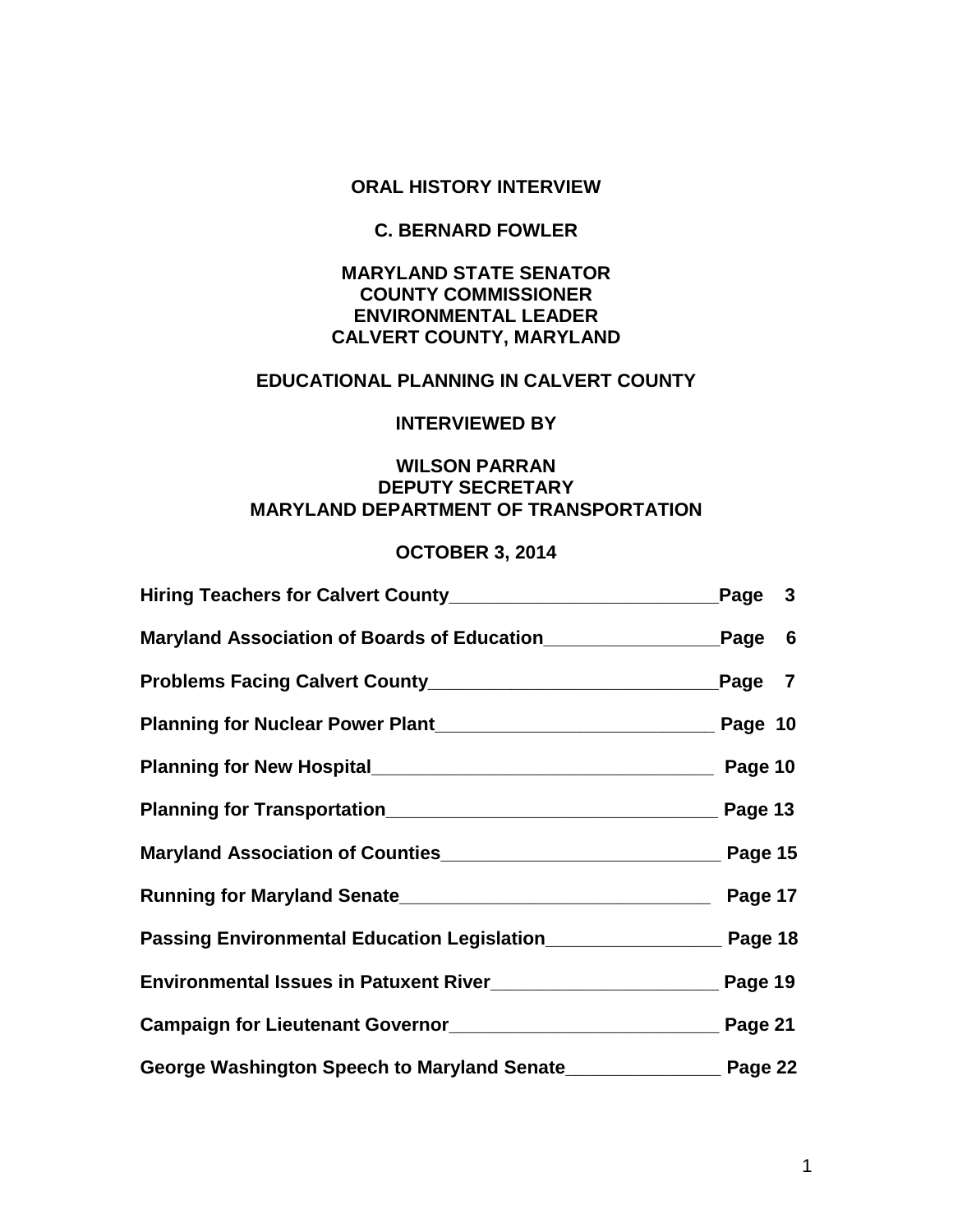| Wilson:         | I'm Wilson Parran, currently the Deputy Secretary of the Maryland<br>Department of Transportation. I have known Senator Fowler for<br>many, many years, from my high school years and from his years<br>on the Calvert County Board of Education. I have known him and<br>I've followed his political career and his public service to the<br>County and also the State of Maryland from when he was<br>President on the Board of Education in Calvert County to County<br>Commissioner, starting from '70 to 1982, and as a Senator serving<br>this region, from 1983 to 1994. |
|-----------------|---------------------------------------------------------------------------------------------------------------------------------------------------------------------------------------------------------------------------------------------------------------------------------------------------------------------------------------------------------------------------------------------------------------------------------------------------------------------------------------------------------------------------------------------------------------------------------|
|                 | This was a period of transition for Calvert County. Calvert County<br>was one of the poorest counties in the state. Senator Fowler, over<br>the many years in his role as the President of the Board of<br>Education, subsequently President of Commissioners, he had the<br>vision to set the direction for Calvert County that is still the<br>direction that we have today. It's really an honor to be able to<br>spend some time reflecting with Senator Fowler about his<br>leadership and his accomplishments over all those years.                                       |
| Senator Fowler: | It's ironic, but Wilson and I have had similar experiences in the<br>public office. I went to him and asked him to serve on the local<br>Board of Education. I had started on the Board of Education, was<br>President. Appointments in those days was six years.                                                                                                                                                                                                                                                                                                               |
| Speaker 3:      | Oh, okay.                                                                                                                                                                                                                                                                                                                                                                                                                                                                                                                                                                       |
| Senator Fowler: | The last four years I served as President. We needed somebody of<br>his caliber on the Board of Education to continue to see things<br>coming down the road now. You want to make sure you got<br>people in the right place to handle it. Education was one of our<br>number one targets. He accepted. Then, later I got him to serve<br>on the State Board of Education because we hadn't had a<br>representative that I could remember over my lifetime. Yet he<br>was a perfect candidate. That worked. It turned out. He was a big<br>help to them when we got up there.    |
| Wilson:         | Senator Fowler, how are you doing today?                                                                                                                                                                                                                                                                                                                                                                                                                                                                                                                                        |
| Senator Fowler: | I'm doing great, thank you.                                                                                                                                                                                                                                                                                                                                                                                                                                                                                                                                                     |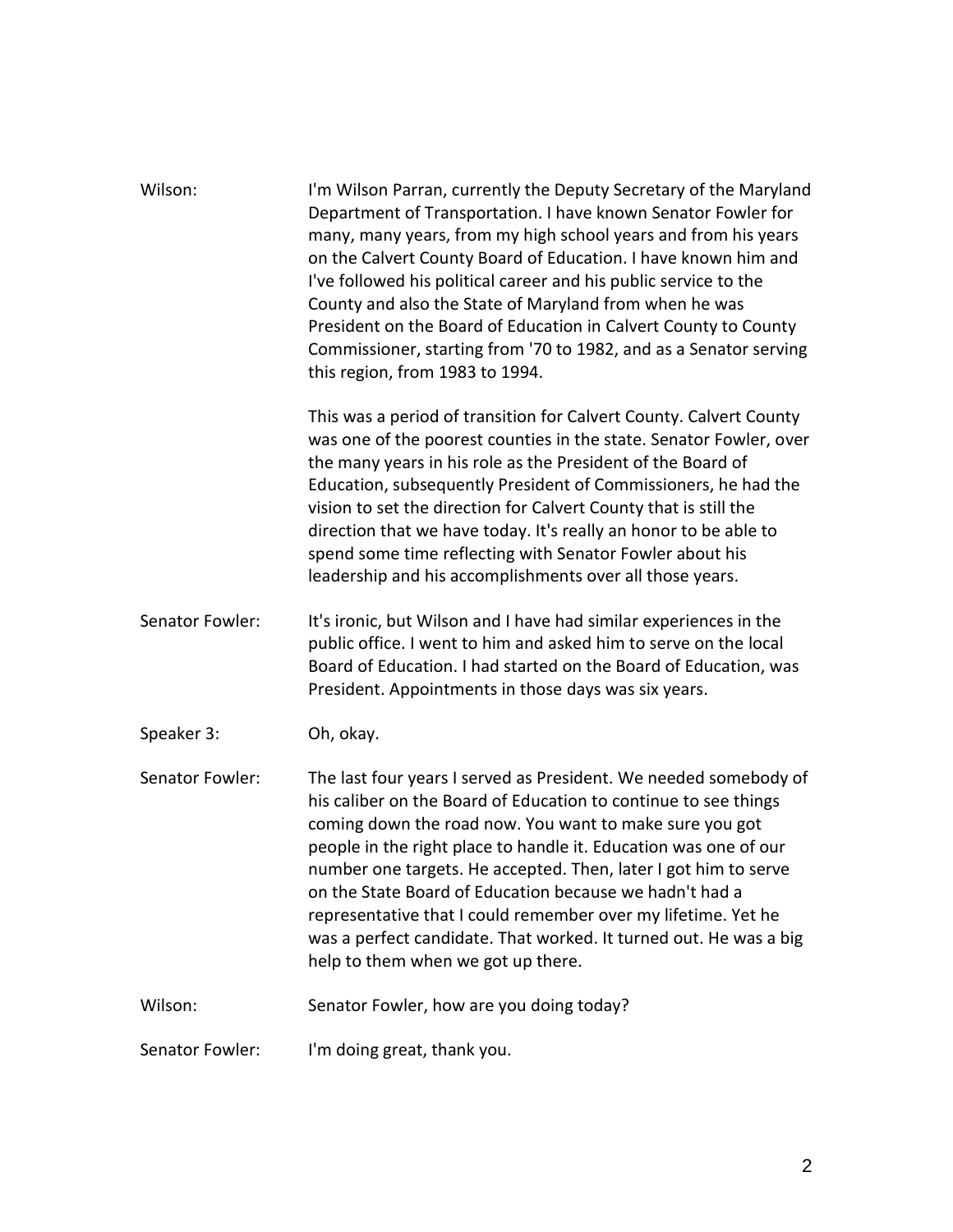Wilson: Good. I've known you for many, many years. I first came in contact with you when you were on the Board of Education. Now, your commitment spans decades in Calvert County. Tell me a little bit about, you were president of the Board of Education at a time when it was a challenge for education in Calvert County. There were a lot of things going on. Just for the record, I graduated 1968. You were President of the Board at the time that I graduated. Tell me about your years on the Board of Education.

### **HIRING TEACHERS FOR CALVERT COUNTY**

Senator Fowler: My years on the Board of Education were truly a joy for me. It came in a time when we had some very challenging issues to face. We very fortunately we had the Superintendent of Schools at that time was Maurice Dunkle. He was well-equipped intellectually. He also had the sensitivity of knowing when to hold and when to fold. You recall that on about this time, we were under the gun to integrate all of the schools in Calvert County, which was long overdue. I was President of the Board when that occurred.

> Through the guidance and the knowhow, and the temperament of Maurice Dunkle, we were able to succeed in that completely, without one racial incident whatsoever. I thought that was a very, very proper way to do it obviously, and overwhelmed with the success that we had in doing that. It should have happened a couple hundred years sooner, but better late than never, I guess. Along with that, the one thing that was always troubling with me on the Board of Education, we never ... We were always lacking funds. We couldn't pay teachers a decent salary. Our turnover rate in Calvert County was probably the highest in the state.

I recall one year we had a 40% turnover in the teachers. That's almost disaster. What was happening, the young teachers would get out of college, and they'd get certified, and they'd come to Calvert County because there were plenty of job openings here for them. They'd work for two or three years, garner up some experience, and then they'd move on to the larger, more wealthy counties like Prince George, and Montgomery, and Anne Arundel County. We would have to really fight. In fact, there was times when, in hiring teachers, that you'd just feel them. If they were warm, you would hire them because you had to fill the spots.

There were times when we were not able to fill all the teaching spots. We had to use substitute people in to do that. Our county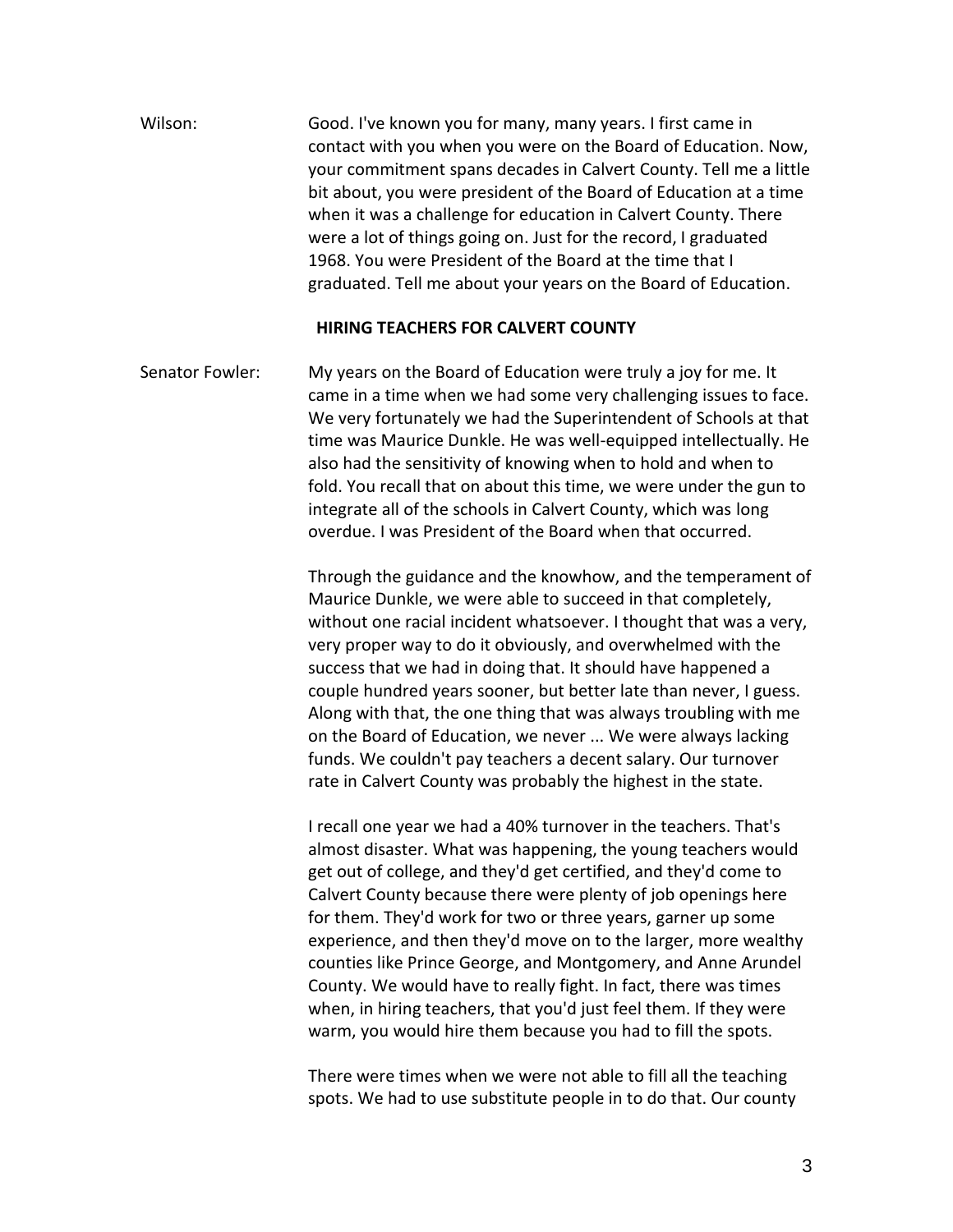at that time was the second poorest county in the State of Maryland. Our education system wasn't a whole lot better. That's not to say that we didn't have a lot of successful people that went through the system here. We've had some very notable people that did well. Professors at John Hopkins University, in the service during World War II, they were Colonels and all kind of people that went through this system that did quite well. Anyway, the thing that was troubling to me was the lack of funds.

I recall one year. It's kind of a funny story. I recall one year that Mr. Dunkle called me on the phone. He was desperate. It is now the first week of June, and the County Commissioners at that time had not approved the budget. There was no requirement for them to have a certain date in which to meet a deadline on the budget. They weren't in any hurry. It was reaching a point where we couldn't get contracts signed to the teachers because we didn't know what their salaries were going to be. He was desperate. He told me, he said, "Is there anything you can do?" I said, "This is ..." They only met on Tuesdays for a little while in those days. I said, "Well, let me see if I can get a hold of a few of the Commissioners and talk with them."

At that time we only had three commissioners, which wasn't a bad system, quite frankly. It worked good. I visited two of the three commissioners. I couldn't find the third one because the third one was out of the county that day. The President of the Board, when I explained to him how dire it was and how desperate we were to get these contracts signed, "We're losing teachers. Is there any way you can give me a commitment of what you're going to do so I can relay that back to Mr. Dunkle and we get on with the work ahead?"

He finally, after a considerable time, I heard the story loud and clear, "Well you know we're spending too much money on education. I only went to the 5th grade in school, and I've been very successful." He was also very lucky. A wonderful person. I wouldn't in any way try to denigrate him and downsize his importance. That was the attitude in those days. Education was not a priority, not a serious consideration to some of our leadership. Anyway he finally, after a considerable conversation with him, he wrote a figure down on a piece of paper. He said, "If you can get one more Commissioner to agree to this, that's what we'll do."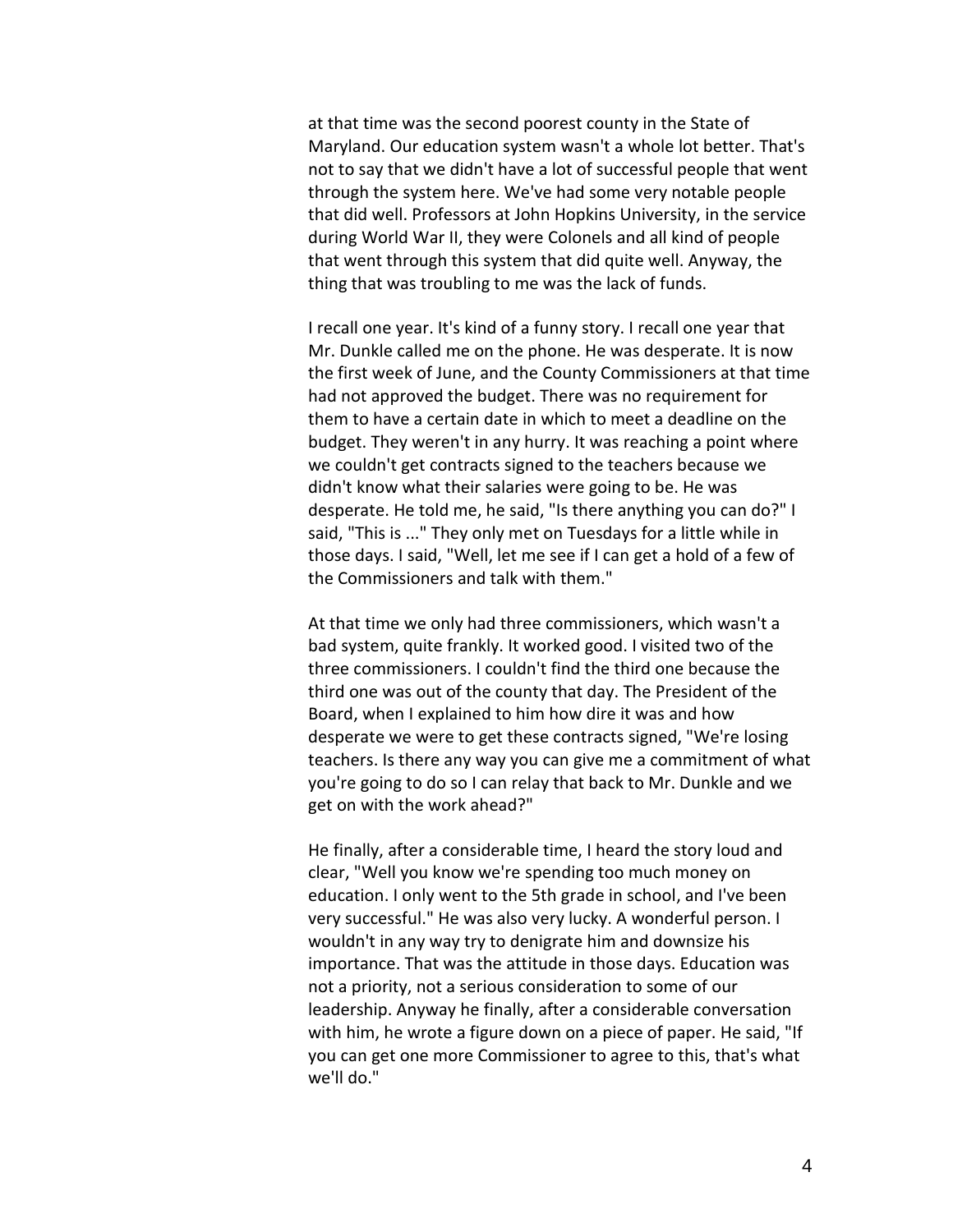I get on my horse. No. I get in my car and I drove down to the other Commissioner who's in the First District. I called his wife and she said, "He's out on a tractor, but you come on down. He'll talk to you." I went down, had a nice talk with him and explained to him. When I showed him the figure, he said, "That figure's wrong. We didn't agree to that much." I said, "Well that's the figure that your colleague gave me, the President of the Board, gave me. He said if I could get someone else to agree with that, that would be the finality of the budget."

After considerable conversation, I said, "Well there's one thing I'm not going to do in my life, if I know. I'm not going to misrepresent the facts. I'm telling you that's what he wrote down. That's his handwriting." Then he agreed. I went back to the Superintendent of Schools at that time and told him two people that had agreed to it. What we did was illegal, but we didn't have a choice because you knew you have to hold public hearings. You ought to know. Article 25 is very defined on what you have to do in order to meet the covenants of the law. We finally got that settled down anyway. "We don't have a choice."

We signed contracts. We did not have an official document saying, "This is going to be your budget for the year." That was the year we lost 40% of our teachers because it was so indefinite. They felt insecure. We really didn't have a choice. We had to do something. It was a serious story, but I thought it had a bit of levity in it you know, the way it was handled.

Wilson: It demonstrates your leadership, not only when the schools were integrated. I remember at my graduation, you were the speaker at my graduation. The motivating message you had about "You can make a difference." You also encouraged us to come back to Calvert County, wherever we went, to come back to Calvert County and make a difference in Calvert County. Your leadership on the School Board level, there was a connection with School Board and the state.

> Years later when you supported me and was successful in getting me appointed to the School Board, I also served on the Maryland Association of Boards of Education. As I was researching the history, I saw that you also served on that Executive Committee there. Tell me about, second poorest county in the state. You not only demonstrated leadership here, but you also participated at the state level in the Boards of Education Association.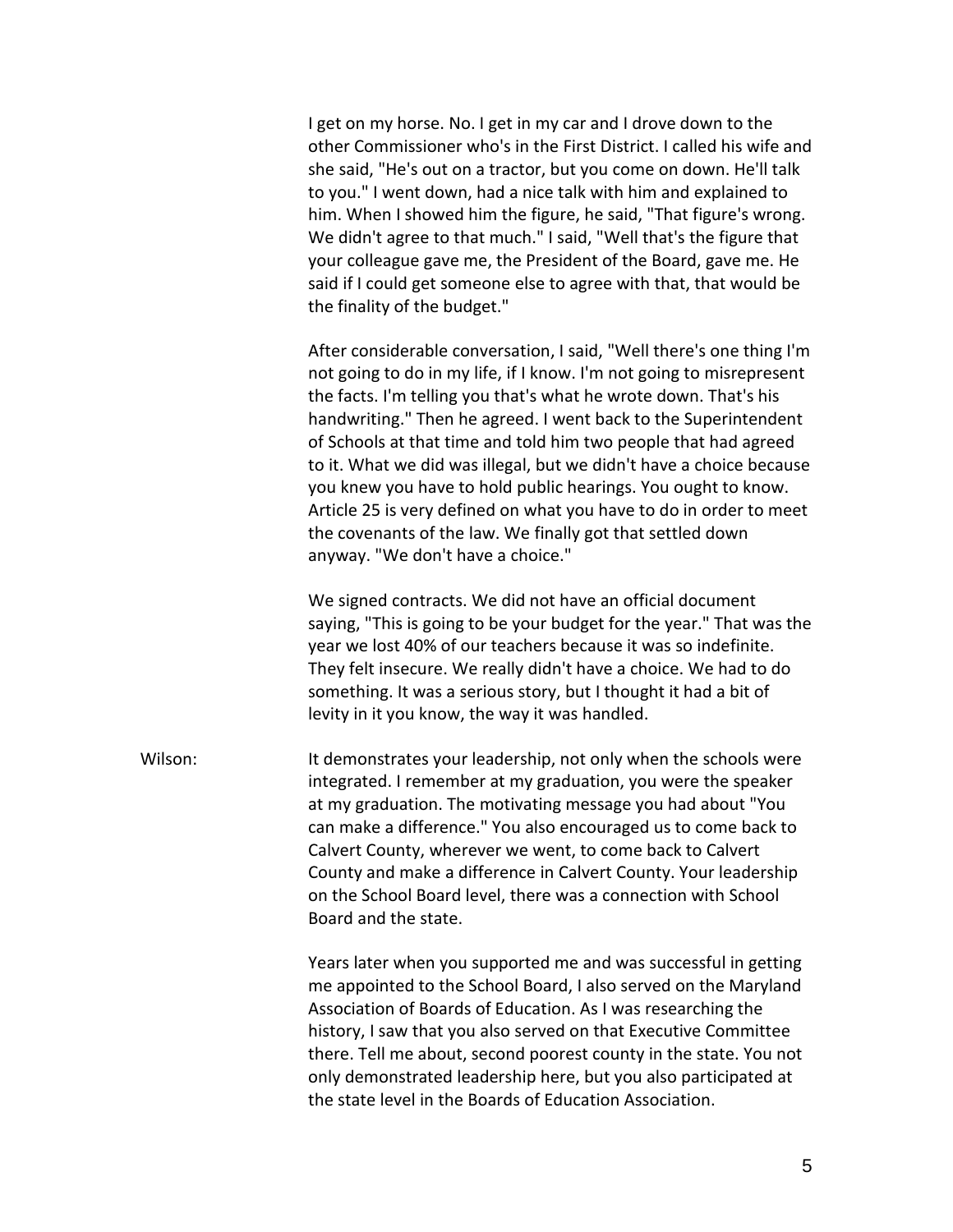## **MARYLAND ASSOCIATION OF BOARDS OF EDUCATION**

Senator Fowler: I recall so vividly of serving on the Maryland Association of Boards of Education. In fact, I had reached the plateau of first Vice President. I would have been President the next year. I declined that because all during this period of time I was on the Board of Education, I had a lot of affection for the educational system. I wanted it to improve and, in doing so, you really needed to, I thought at that time and I really wasn't that inclined to become a politician. I felt that if you wanted people to listen to you, you had to have a station, you had to have a base from which you voiced your opinion and your plans and your vision.

> I decided I'd run for County Commissioner. That's one thing that got me moving in that. I told them regretfully up there, that I would decline the Presidency of the Maryland Association of the Boards of Education because of the reasons I've just mentioned, that I was interested in politics. I wanted to get into the situation where I could help to improve education, improve health, bring recreation to the county, strong public safety, and certainly the love of my life, one of the loves of my life, the Patuxent River. At that time it was in decline.

I wanted to make sure that I had some authority behind me when I spoke in order to try to bring restoration back to that very productive body of water. Anyway, the Board of Education was a great experience. Serving in the Navy was also a great experience. I learned a lot. It was just the highlight of my life. It kind of helped to mold me for the future that was surely to come. I will never forget the integration schools.

We had some real characters in this county. Still do. Most of them had passed away by then. I had more threats on the telephone, Wilson, you would not believe. That's why I left the phone off the hook at nighttime when I'd go to bed. Oh man, they were adamant. They most of them wanted to start a private school.

Wilson: Tell me a little bit about, I guess your campaign in '69 and '70- Senator Fowler: Yes. It really got rolling in the early part of '70. It was different in those days. You didn't start two years ahead of time.

Wilson: Right.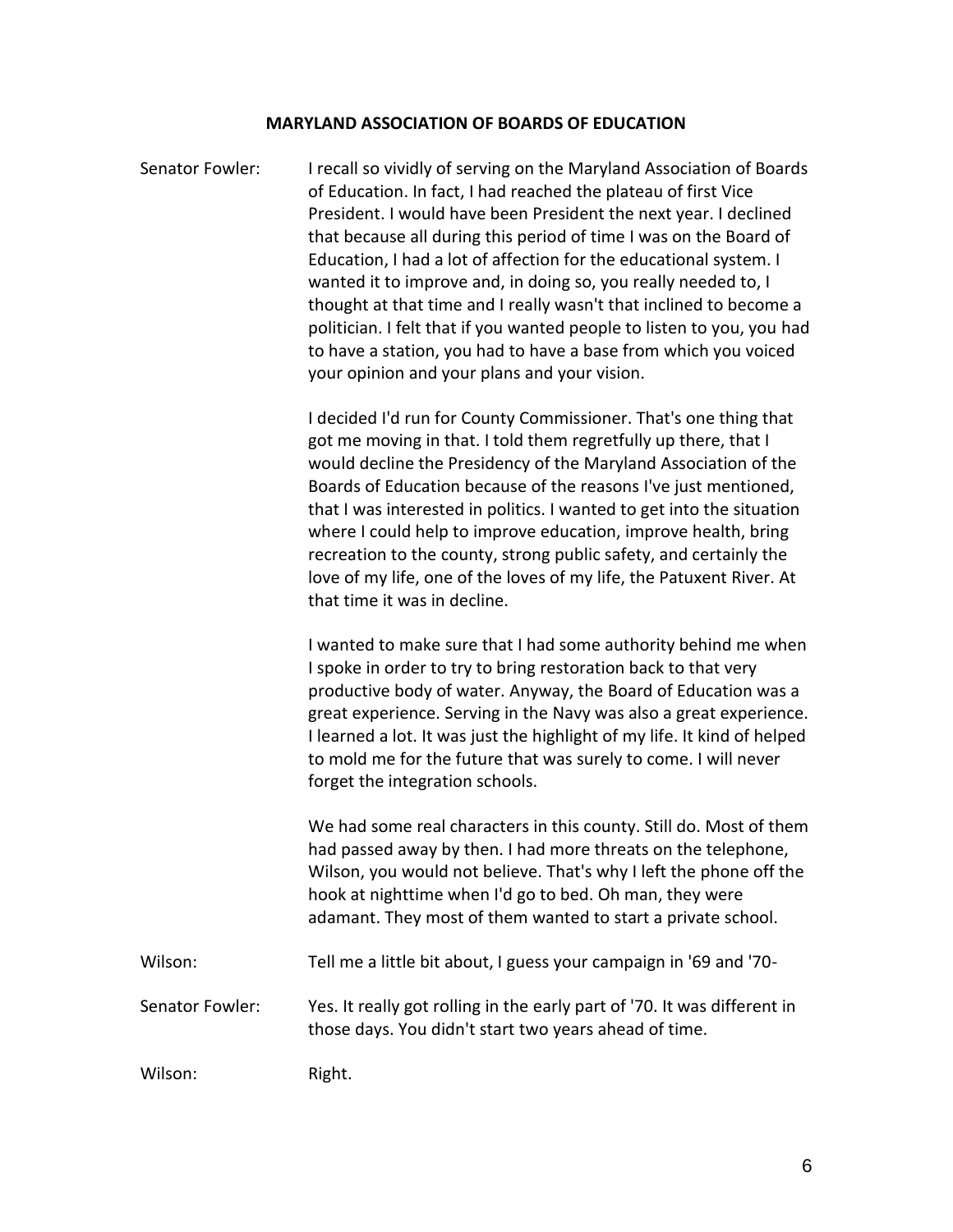#### **PROBLEMS FACING CALVERT COUNTY**

Senator Fowler: At any rate, if we think back to the days on the Board of Education and of course the one overriding factor in my life was that I had a very affectionate and abiding interest in Calvert County and what it was going to be like down the road. That experience on the Board of Education really taught me and helped to build the kind of leadership within me, that I needed to actually to meet the task ahead. Remembering now that Calvert County, as I mentioned earlier, was a poor county, poor educational system. We had a hospital that was barely meetings the needs. They were doing the best they could under the circumstances.

> There were no recreational fields, no softball fields, basketball courts or any of that. Very, very limited opportunities for kids to recreate other than on school property. There was a lot of things. Then I could see the bridge coming at Solomons Island. I could see the dualization being completed on Route 4. You didn't have to be a rocket scientist to understand that when things happen like this, and then we were anticipating this large sum of money coming in from Baltimore Gas and Electric at that time. All of those things kept going around in my mind.

> Somebody has got to step up to the plate and set the pace, set the compass, box the compass the way we want it so that we can meet the demands that are necessary for the county to be a good county and to provide the amenities. It was all infrastructure that we were thinking about. I'm thinking in order to do that, you got to be in the County Commissioner's seat. After all, everything happening in Calvert County doesn't happen unless the local Board of County Commissioners, unless it's a private organization. You need the support of the County Commissions. I feel that's the place to be.

> I chose then to file for County Commissioner, with all of what I like to think of was a sound vision coming down the road. When I was elected, it was not a real close election. I was elected. At that time, your peers elected you as President. I served for nine consecutive years as President of the Board of County Commissioners. There are several things that I did, in the very beginning, when I became a County Commissioner.

First and foremost, I wanted a transparent government. No more Executive meetings unless it was absolutely essential. I think we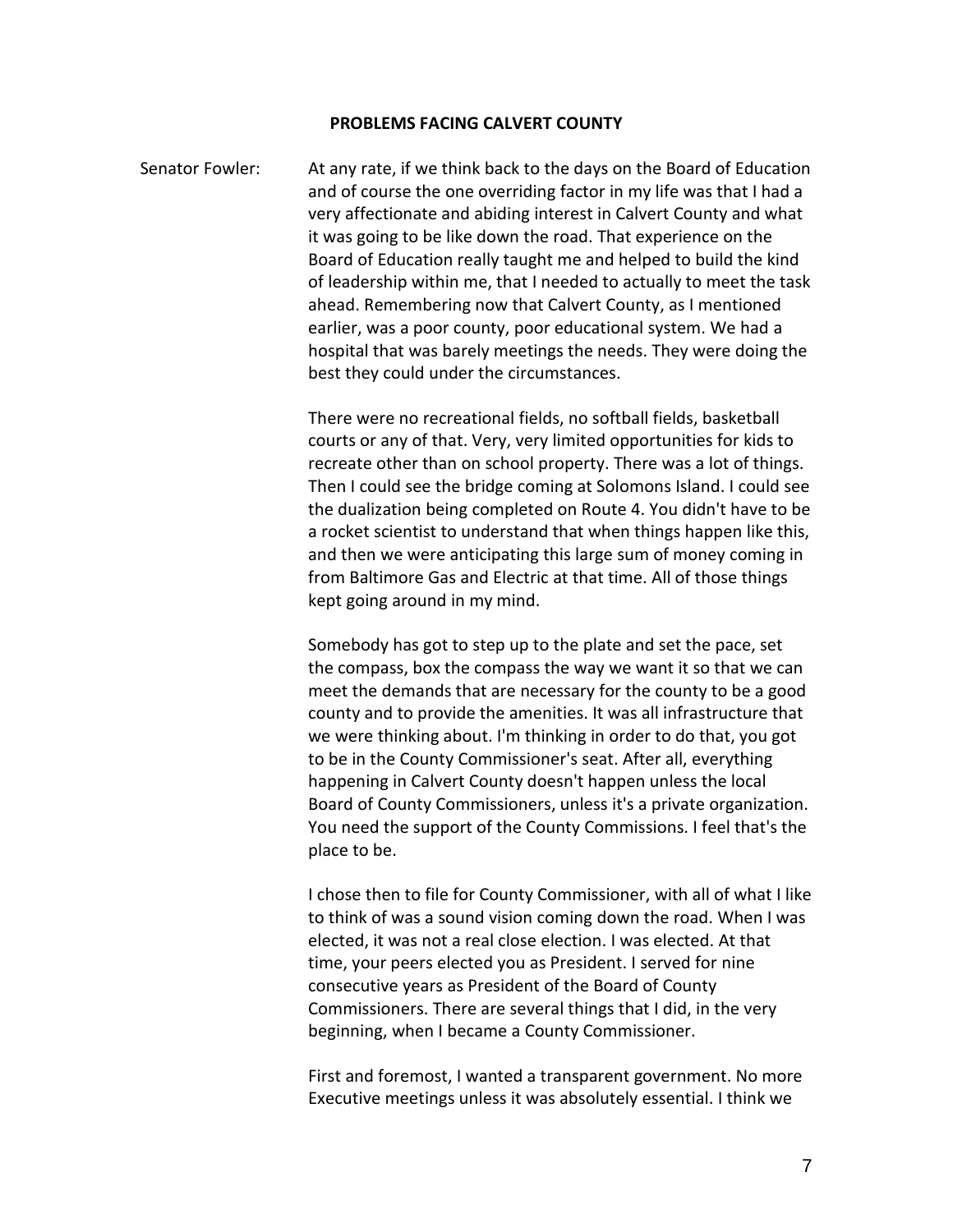had about 11 Executive meetings while I was President of the Board of County Commissioners because I wanted the public that elected me to know what was going on in the government. They didn't have to make an appointment to come in and see the County Commissioners. They walked in, listened to a meeting as long as they wanted to, and walk out. There was no restrictions whatsoever.

Then another thing, and I may have mentioned this earlier in the earlier part of the interview, was that I also wanted to build a help to build or set in place the things that would be ... I don't like to use the word moral, but I would like to see government gain some morality in terms of how they functioned and all. My first moves that I made, first and foremost, was to talk with the other 2 Commissioners and see if they had an objection to me bringing in a minister to open public meetings up with a prayer and Pledge of Allegiance. They were gung-ho ready to go forward; two very nice people to work with. We started with that.

The other thing that I asked him to do was seriously consider approving the placement of some kind of recording devices. We didn't have the fancy TV stuff that they have now. "Let's record those meetings so that for years to come. In other words, to record them for posterity so that anyone can come in here anytime they want and request a meeting, they can listen verbatim to what was said and what went on in that meeting." We succeeded in doing both of those. I always felt that was very important because we all need a little bit of supervision. If you are too secluded, you can become a little careless in what you do.

If you've got 20,000 bosses watching you, it gives you the encouragement you need to conduct yourself in a manner that we would like to think would be a national trend, so that government by the people and of the people and for the people, truly is present and the right thing to do. That was the transition from the Board of Education to the Board of County Commissioners. One of the early things we did was to, because at that time we had no subdivision regulations in the county. We had very limited building inspection and all the amenities that you'd need to attract people to the county, that didn't bring a wake of problems with them, we were absent of. How do we do that?

We just shut down everything. We had a public meeting. Did everything proper. We put a moratorium on the subdivision of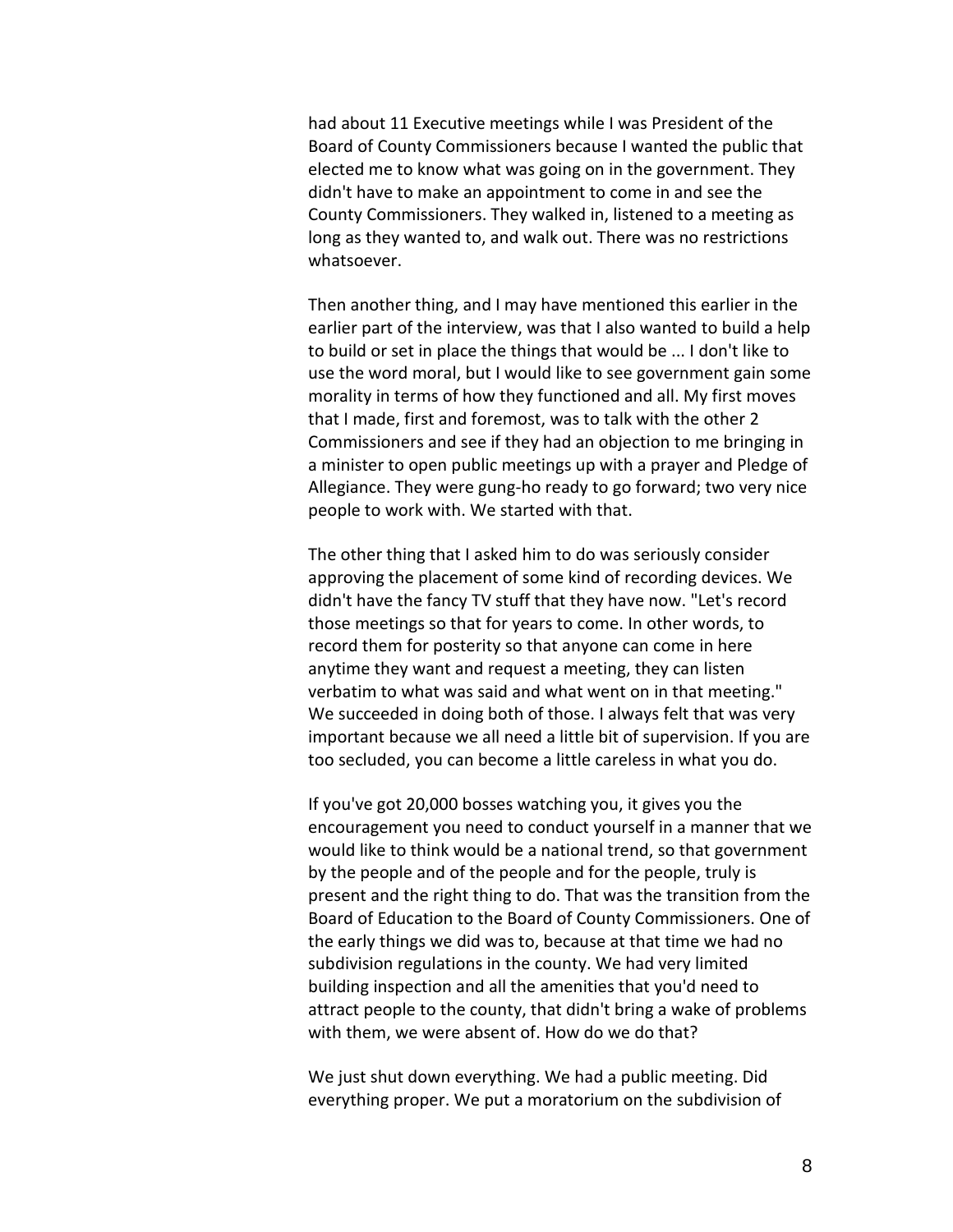any land in Calvert County whatsoever until such time as we could get a plan in place. That plan was in place within about a year. We opened the gate up again. I really believe that was we had many people that helped us on that. It was about 400 people altogether. We had professional planners that put it all together and put it in a book. It was called the Pleasant Peninsula Plan. That plan was I think one of the better moves we made because it set the stage. That plan set the stage for the future of Calvert County.

In other words, we settled in 1654. The theme of that is, "What do you want to be like in the year 2000." Which is long past, but that was long ahead then. We're talking about 1970, 30 years later. It was a joy to be a part of that and to watch the kind of talent that we had in this county, bring them together. We broke up into Commissions. They chose whatever Commission they wanted to serve on, turned that plan in.

That was my compass all the time I was in office, that plan. "People in this county put this plan together. We're going to do all we possibly can to make sure that we adhere to it and not ignore that in any way to indicate that this was just an exercise in futility." We wanted it to work. I believe it did work pretty well.

Wilson: It did. Quite frankly, the first comprehensive plan in Calvert County. I also recall you leading that effort and the passion you had for looking beyond where we are, where we were at the time, looking out 30 years and not only in terms of zoning but, "What do you want Calvert County to look like?" I personally really appreciate your leadership in that area.

> In terms of Commissioner, when you were Commissioner, the power plant was, a nuclear power plant was under construction, the only nuclear power plant in the State of Maryland, the only one basically in the area. Tell me about that experience. Did we have 100% support or were people concerned about the uncertainty of nuclear power? Clearly we worked through all those issues, but you were the one in the leadership seat when all that actually took place.

> > 9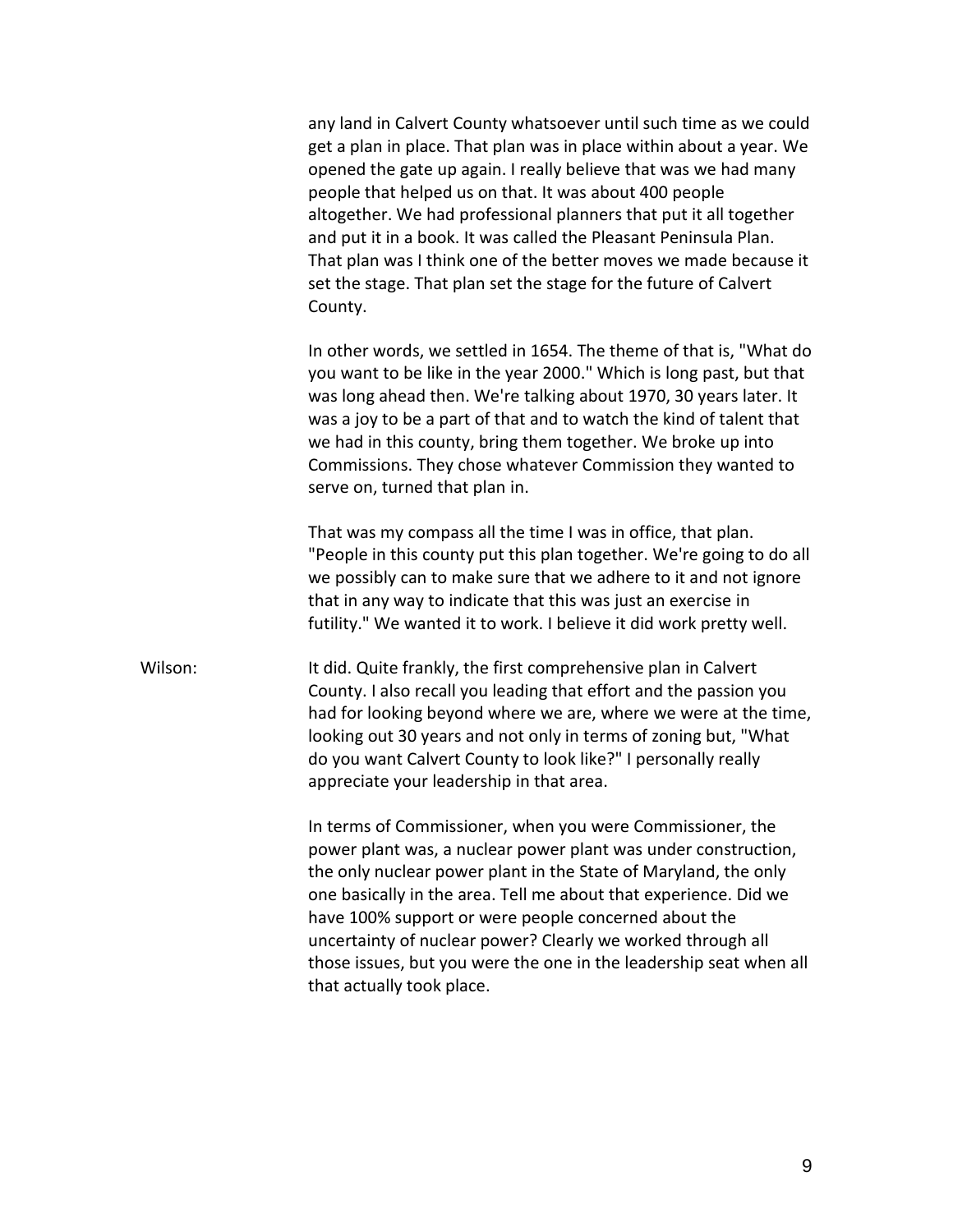#### **PLANNING FOR NUCLEAR POWER PLANT**

Senator Fowler: One of the exciting times in our early tour of duty as County Commissioners was the nuclear power plant, which was being constructed by Baltimore Gas and Electric. I recall the first public hearing I attended was a hearing that had been challenged by environmental groups. They were determined to stop that nuclear power plant. We had 90% support locally here. The opposition was coming from external forces. One lady from the eastern shore was one of the ring leaders. The regulatory agency heard all of their complaints and everything. Then ultimately they ruled in favor of the nuclear power plant.

> We anticipated that happening and knew we were going to have the resources we needed to go ahead and construct the different things that we needed to make Calvert County a receptive place to come to, a pleasant place to live, and yet to try to minimize the problems that sometimes are inherent with growth. I think, in large measure, with the help of many good people, we were able to accomplish that. Our first budget in 1970, this is astounding was, if memory serves me correct, was just a little over \$4 million, the entire budget. The first check that I was presented from Baltimore Gas and Electric was for \$7,500,000, almost twice what our budget was at that time.

> We were able to use that wisely because of the plan we had put in place. Everything worked out good at the nuclear power plant. It got off, the first unit got off without a hitch and so did the second unit a few years' later. It enabled us to do exactly some of the things that we had in that plan. We started off with strong support of the hospital. They wanted to build a new hospital. At that time, the estimate for the new hospital was going to be about \$8 million. As still is the case, any bond issue like that has to be approved through the legislature in Annapolis. The bond was set.

## **PLANNING AND FUNDING FOR NEW HOSPITAL**

The Senate at that time introduced the bill and got the bond approved for \$8 million. Now a couple years later when they got nearing the time to go to work on the hospital plans and everything, they had some estimates that didn't agree with the bond. It was 12 million instead of 8 million. We were \$4 million shy. The authority at that time in Annapolis simply said, "You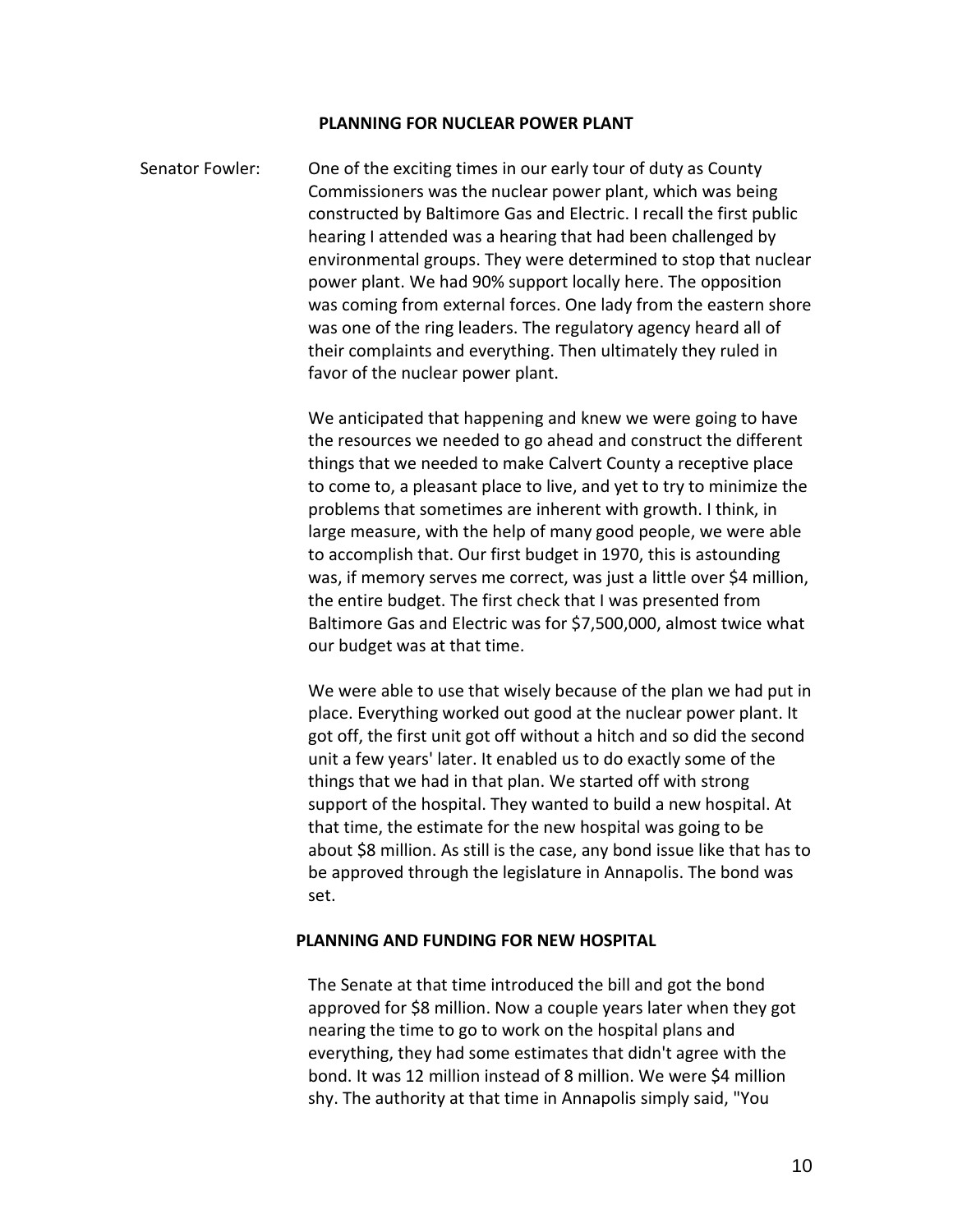asked for \$8 million. We approved \$8 million. You're going to build an \$8 million hospital." That was a very abrupt way of doing it, but that's the way it was. Now, as you well know, again under Article 25, we don't have the authority to provide funds for a private, non-profit organization.

The Calvert Memorial Hospital, which was known as Calvert County Hospital at the time, was no exception. There was no way we could give them the money. There was no way that we could loan them the money. It just was illegal to do so. They were in a dilemma because now they're going to have to reduce the quality of the hospital because they've got to meet this \$8 million ceiling. I recall so well, Fred Donovan, who has passed many years ago. He was a wonderful person. He was a great community person; quiet but very smart and served us well in World War II. He was a commissioned officer in the Marine Corps. He did a good job for us in World War II. He and I had a nice conversation one time.

He said, "You know you've got to find a way to help us out. There's no other way we can get the money. We can't raise that kind of money." Time went on and a light bulb went off in my mind. I just said, "You know they're going to have a building left over up there once they build this new hospital. Would it be possible for the County Commissioners then to lease that building for a long period of time, advancing the \$4 million so they can go ahead and get the hospital built the way they wanted to."

Judge Bowen has a brother, who is passed now, who was a very bright attorney. His name was Lowell Bowen. I called him and talked with him personally on the phone. I told him, I said "I didn't want the word to get out down here, but I do need a positive legal opinion." I let him know what we were thinking about it. He called me back a couple days later, he called me back. He had done all the research. He says, "You got the green flag. You can do it. Just do it right and you're okay." We held a public hearing and ended up leasing the old hospital for a period of years.

I forgot the years now, 20 years or something like that, for \$4 million, with no intent of ever using that building for anything significant. There was some County Commissioners that thought it should be converted into a county office building. We fought that very hard. In fact, fought it so hard that it ended up in court. Again, my side was fortunate enough to win.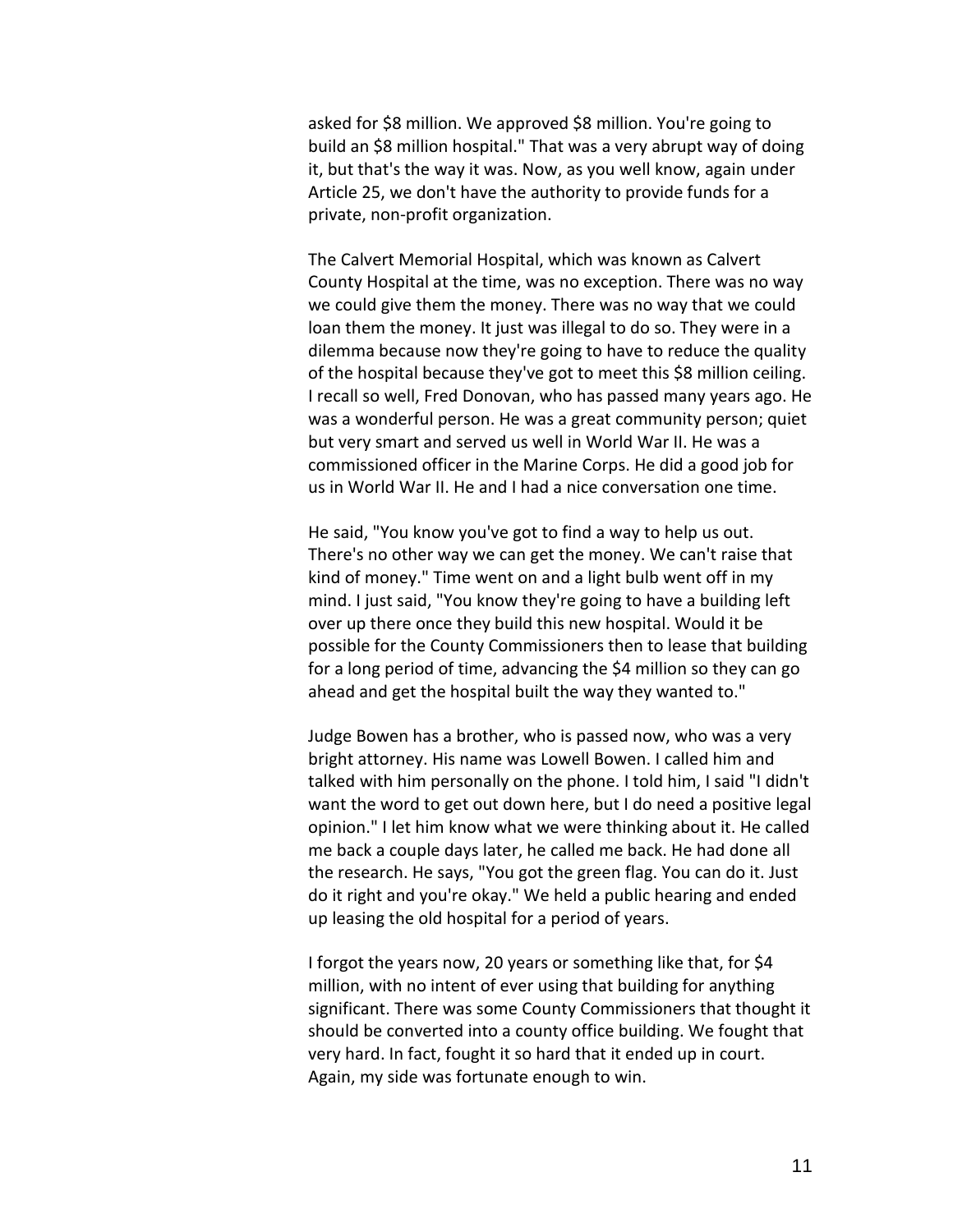| Wilson:         | Great.                                                                                                                                                                                                                                                                                                                                                                                                                                                                                                                                                       |
|-----------------|--------------------------------------------------------------------------------------------------------------------------------------------------------------------------------------------------------------------------------------------------------------------------------------------------------------------------------------------------------------------------------------------------------------------------------------------------------------------------------------------------------------------------------------------------------------|
| Senator Fowler: | We went ahead and ultimately you know what happened to the<br>old hospital. It got demolished and was put in a landfill, which was<br>a good place for it. It didn't belong in the front of that hospital up<br>there because when that land was purchased many years ago, the<br>doctor that had the vision for that, he saw that as a health<br>community.                                                                                                                                                                                                 |
|                 | That entire 56 acres at that time, was to be used for health<br>purposes only; the hospital, health department, nursing home,<br>whatever we needed to support the health of the community.<br>That materialized quite well. But it didn't come without some<br>manipulating, all of which was perfectly proper and legal. We had<br>very limited opposition to it, very limited opposition to it. I recall-                                                                                                                                                 |
| Wilson:         | Good history of that how we got that hospital. I remember the old<br>one. I remember the funding for the new one. Again, your<br>leadership made that happen.                                                                                                                                                                                                                                                                                                                                                                                                |
| Senator Fowler: | I had Dr. George Weems, who's on the  He was really the spark<br>for the health. Anytime we had a health problem, we'd say, "Doc<br>what do you think about this?" He would always give you good,<br>sound advice. In most cases, we followed his advice. That was a<br>moment of success that has never had regrets. I recall later on,<br>when they discussed the indebtedness. The Board of County<br>Commissioners at that time, you may have been on the Board at<br>that time. At any rate, the hospital had asked them to excuse the<br>indebtedness. |
| Wilson:         | Before I got on.                                                                                                                                                                                                                                                                                                                                                                                                                                                                                                                                             |
| Senator Fowler: | Before you got on, okay.                                                                                                                                                                                                                                                                                                                                                                                                                                                                                                                                     |
| Wilson:         | I remember that though.                                                                                                                                                                                                                                                                                                                                                                                                                                                                                                                                      |
| Senator Fowler: | They asked me if I would testify in favor of that. I went to the<br>public hearing they had. What had happened, when they agreed,<br>the majority of the Board agreed to do it. The minority of the<br>Board protested excusing the debt. They were in a dilemma. My<br>testimony was very short. I just simply said that "There's nobody<br>sitting up in your seat that doesn't want to see this hospital                                                                                                                                                  |

succeed. Nobody. You love that hospital. You want to do what's right. Your attorney's already told you that you took action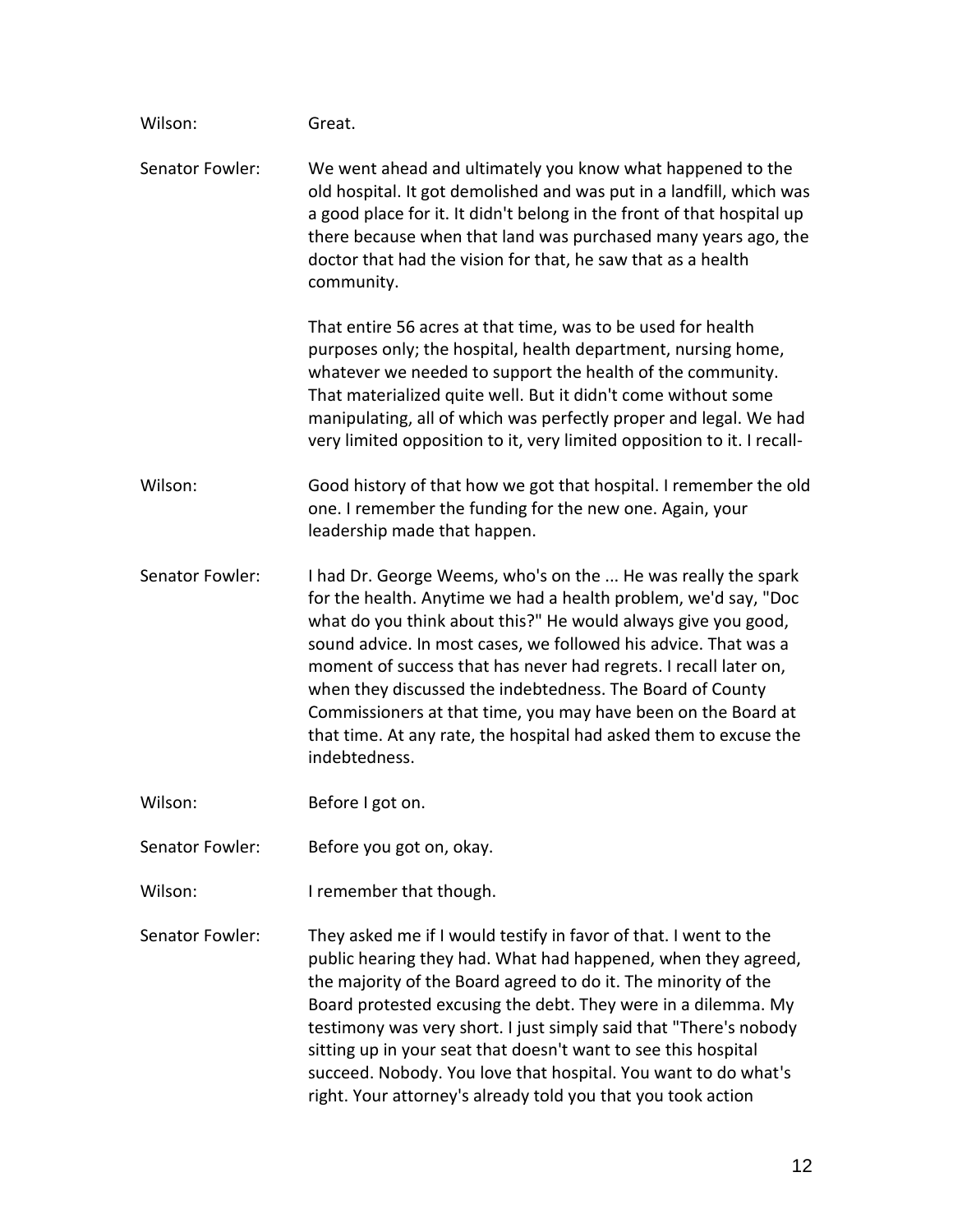without having a public meeting, like you should have. Admitting you were wrong, why don't you just, for the purposes and for the good of all concerned, why don't you just resolve to say, 'We made a mistake. We didn't do it properly.

After thinking it over, we definitely want to help the hospital' and get on with it." A number of other people testified. Then after that, they did change their mind and agreed to excuse the indebtedness. The hospital was key. The hospital was key to the growth in the county because people coming here from X, Y, Z, some of the things they're going to want to know. What kind of education system do you have in Calvert County? What about if my wife gets sick or one of my children gets sick, what kind of health facilities do you have? What's the crime rate in Calvert County? Do you have police down there to protect me, take care of the people and keep the crime rate down? All of these things is what they look at.

That really, in a nutshell, was what we was trying to do. We were trying to build a infrastructure that would attract the kind of people that would be an asset to the country, rather than to be a deficit. We right now have in this county some of the most talented people you'll find anywhere in the United States of America, right here in Calvert County. I'm proud. Of course, I'm old fashioned. If I had my way, I'd like to go back to the old days. You knew everybody in the county. That's past tense. What we have to do is to be very neighborly and to provide the kind of tender loving care and friendship that people expect when they move into a new neighborhood, new community.

### **PLANNING FOR TRANSPORTATION**

Wilson: Two more things I want you to talk about that happened when you were County Commissioner. One was during the '70s. I mention this because we talked earlier about the Department of Transportation. The Department of Transportation was created during the '70s, created in '73, at a time when we were building infrastructure; state road, dualizing Route 4 and changing it from 416 to Route 4, if you recall.

Senator Fowler: Right.

Wilson: Building a bridge. At that time, the First Secretary of Transportation, later became Governor, Governor Hughes. I know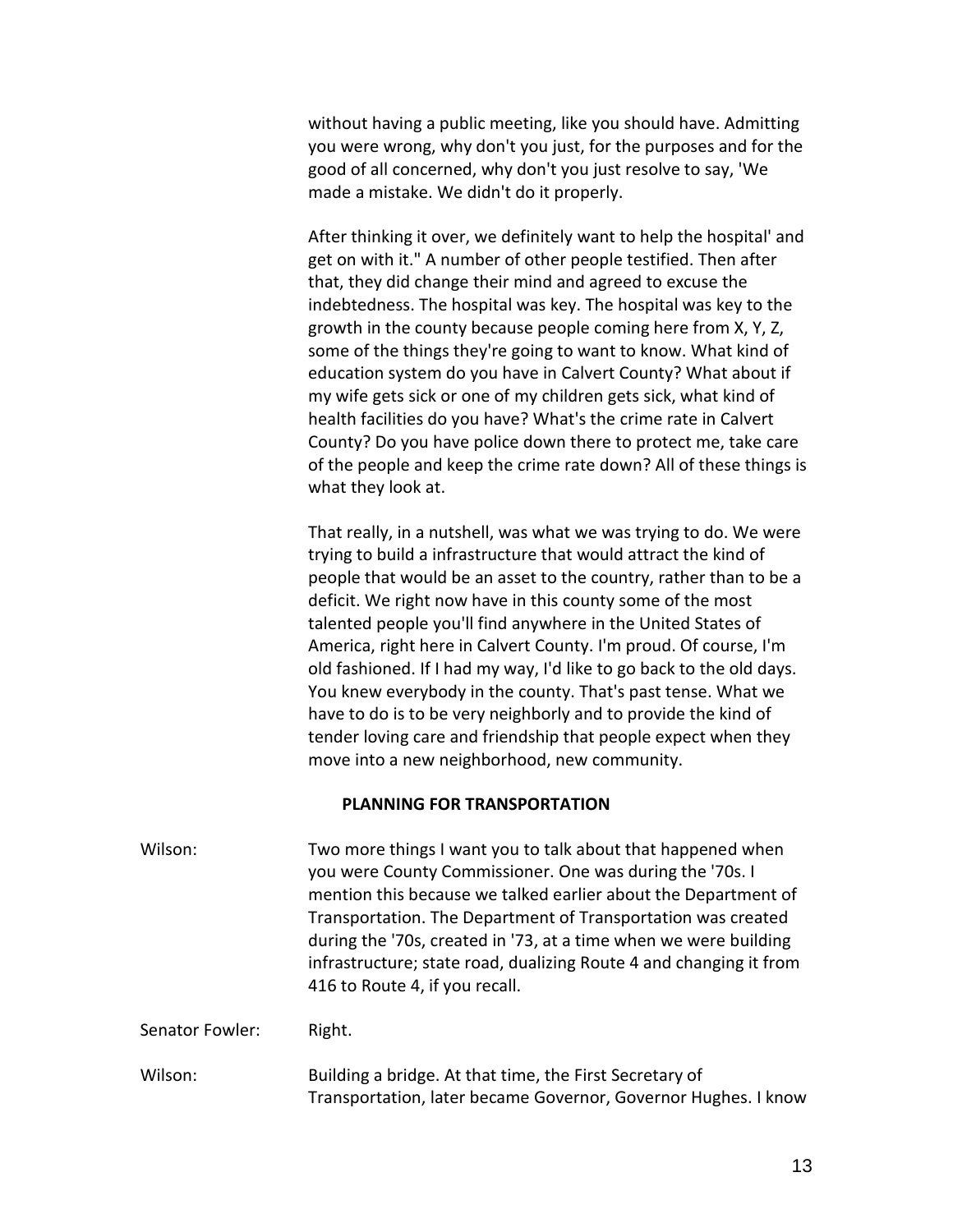he was a friend of yours. You guys worked together when you later became Senator. It was a time when, as you said, the second poorest county in the state, you're needing a lot of resources. You had dollars coming in from the power plant. We were successful in getting that bridge connecting Calvert and St. Mary's County. Talk a little bit about that because you were right in the middle of that. It was also you had the power plant coming in. Later you had activity coming on the naval base across on the St. Mary's side. You were a leader at that point, as a County Commissioner, as a lot of that stuff was going on.

Senator Fowler: It was a time of challenge for all of us. What we wanted to do, quite frankly, was to not become spendthrifts. We wanted to be as conservative as we could. We also knew investments had to be made because, like you mentioned, the bridge coming in, the dualization of Route 4 and all. Never in my wildest dreams did I ever think I'd have the opportunity to serve with a Governor that was as noble and decent as Governor Harry Hughes. We've had great governors since then. I'm not in any way demeaning them. He was a special person, the kind of fellow that you sat down and you'd talk with. When he told you something, that's the way it was. There was no pull back.

> He was so instrumental in my success because we did become very good friends. We are to this day very good friends. I call him every Christmas if I don't get to see him. The age factor's taken a hold on both of us. We still enjoy and have reciprocal admiration for each other because he did the kind of things that I like to see people in government do. He was a kind of a person that you could depend on. No shifting sand with Harry. What you saw is what you got. He became Governor actually because he failed to be obedient to the Governor at that time.

There was a contract, and this was public information, there was a contract. He was instructed to award that contract, he being Governor Hughes, was instructed to award that contract, by the Governor at that time, to a person whose bid was much higher than the one that he awarded it to. Before he would do that, he resigned. That really is what stimulated him to seek public office. Nobody thought he had a chance in the world winning it, but it turned out he was very successful. He was a great leader. We could always depend on him.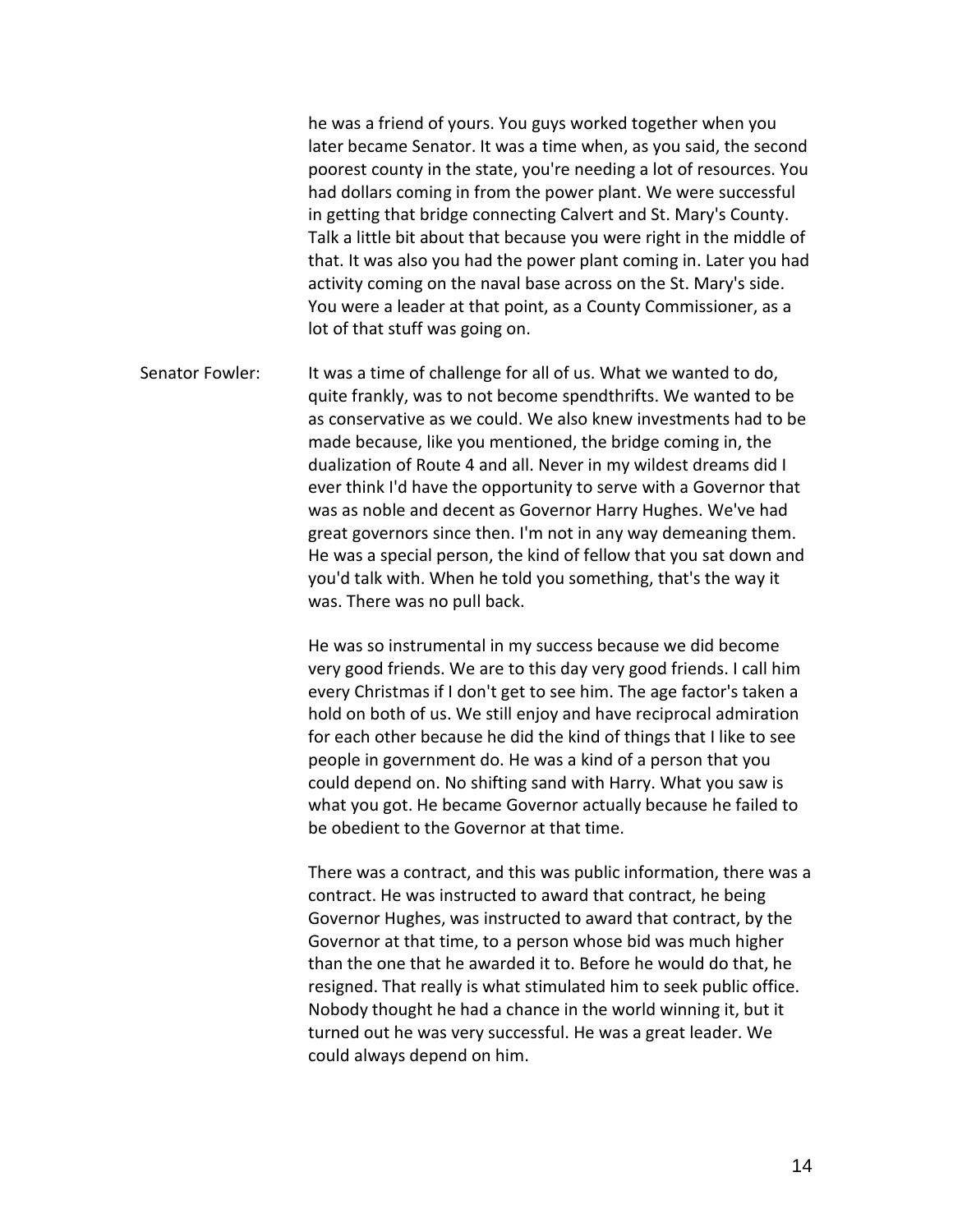When he was Secretary of Transportation, you could depend on him, but when he was Governor of the State of Maryland, he was just such a big help in working with him and helping to move things that needed to be moved. He was right there with us. He's irreplaceable, Harry, I guess you'd call him.

### **MARYLAND ASSOCIATION OF COUNTIES**

Wilson: He was the one that appointed me to the Board of Education, both at the local level and state level. My citations that I have at home has Governor Hughes' name at the bottom. The other thing that was going on, and you found time to do this. I realize that you were leading Calvert County through a transition during the '70s.

> You found time to also connect with the State Association. You did that as a School Board member. You also did that as a County Commissioner. You participated and you were active at the Maryland Association of Counties. In 1975, you became President. Now you had a lot to do down here. Tell me about why was it important for you to make that connection and the leadership that we saw here in Calvert County, you also demonstrated that at MACo.

Senator Fowler: Actually in serving in a number of roles in the state and the county here, the service that I had with the Maryland Association of Counties, I don't think I had any particular desire to become an officer, but I was asked to. The Executive Director at that time, his name was Joseph Murnane. He was a wonderful leader. He's the one that pulled me aside one time and he said, "You know Bernie says you have some leadership qualities. We really need people to step up to the plate. How about getting in line as an officer in the Maryland Association of Counties? I'd like to see you lead the Association someday."

> That was the reason I got started in it. It was also another way to make connections with all the local government throughout the State of Maryland. I didn't anticipate at that time going to the Senate. I just didn't, the reapportionment changed my mind on that. It was a time that really helped to shape the kind of things that I needed to get things done for Calvert County statewide. Many of those people that I served with in local government later on I served with in Annapolis. We had strong connection.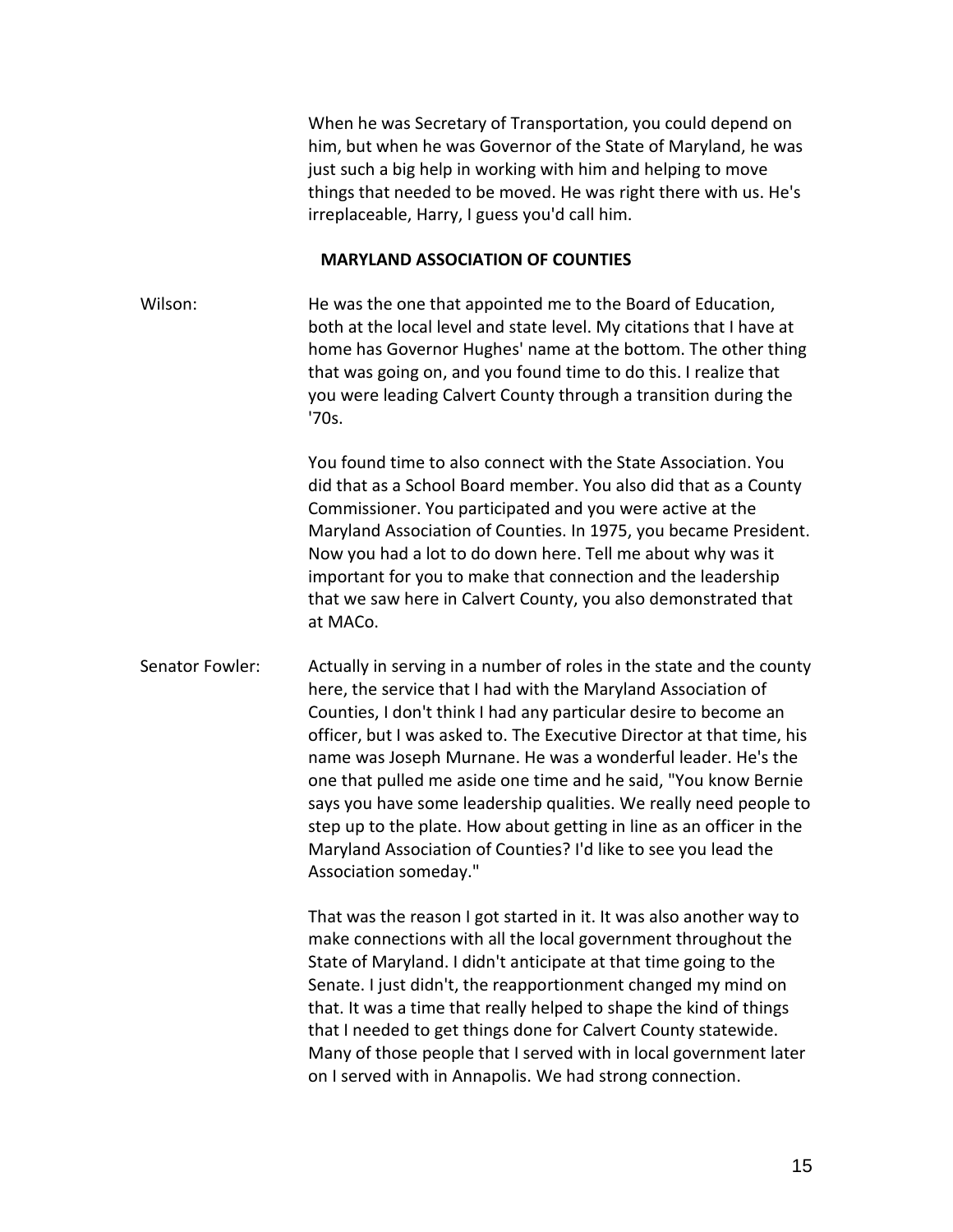I was very fortunate I've been very fortunate all of my life, very blessed, I've had the opportunity to do that because there was nothing in it, nor did I want anything out of it, other than the satisfaction of knowing that I was doing the right thing. You could say that in a hurry but it's so important. Just do what's right. That's what's important in this life. That's I guess is the product or the reward that I got out of serving with the Maryland Association of Counties. You became a household name throughout the state. You were able to talk with people of all walks of life. That was a big, big asset for me.

I recall when I left the county after 12 years, I felt we were in pretty good shape. We had brought in three recreational parks. We had a new hospital. We had put the sheriff's department in police cars, marked police cars. The list goes on and on. All of those things happened for the betterment of the people that lived in this county and for those that were choosing to live here. It's just been a wonderful experience for me. The journey has been long and sometimes it's been very challenging. The reward for being a small part of bringing the county to the forefront, where it belonged, and providing as best we could those things that were exceedingly necessary to make Calvert the wonderful place that it is to live.

- Wilson: I know you know this. You were the first MACo President from Calvert County.
- Senator Fowler: I think I was the first MACo President, correct, in southern Maryland, in the Tri-County area. Yes. That was an honor that I didn't necessarily feel I deserved. It was one that history records it that way and that's the way it is. It was a joy serving and a great time for me to improve on my ability and to hopefully try to set an example that would be an advantage and not a disadvantage to the people that I serve.
- Wilson: You mentioned the reapportionment, the census of 1980, and the opportunity it afforded you to seek office at the state level. There are a lot of things that happened during the time you were at the state level from 1983 to 1994. Tell me about that transition. You were President of the County Commissioners. You probably could have been reelected two or three more times down here. You decided to make that transition to the state level.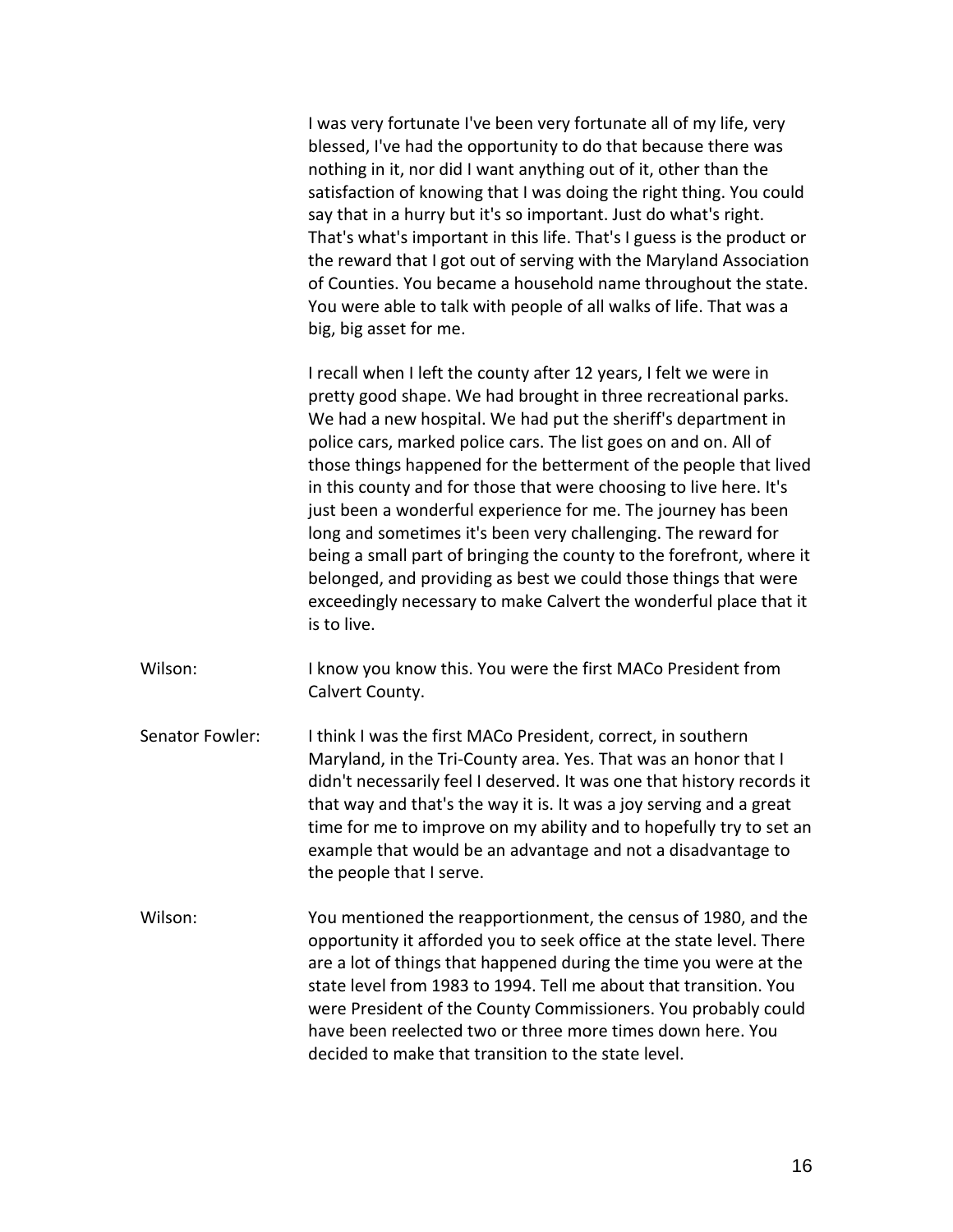#### **RUNNING FOR MARYLAND SENATE**

Senator Fowler: I enjoyed all of my work as a Board of Education member and as a County Commissioner and as a Maryland State Senator. I also enjoyed in the interim offices that I held, with the Maryland Association of Boards of Education and the Maryland Association of Counties. All of those were elements to help me grow and to become the kind of person that I wanted to be. I am not a real staunch advocate of term limits but, for me, I thought it was appropriate. I set 12 years as a maximum that I would serve in any one station. I figured I should be able to get done in 12 years what I was capable of doing. I would exhaust my talent at that time and either move out of government or move up in government.

> The reapportionment afforded that opportunity for me. That didn't come without some strong encouragement from people like retired Judge Tom Rymer, who's a dear friend. He was in the House of Delegates at the time. I kept after him, "Now you're already up here, why don't you shift around to the Senate?" "No. I want you to run for the Senate." The reapportionment allowed that. We had Calvert, Charles, and St. Mary's at that time. We had 50% of the population is in St. Mary's County. The other 50% was in Calvert County and southern Ann Arundel County.

> If I'd have had the opportunity to pick geographical areas that would have been pleasing and a joy to me, they were the areas because I didn't know when I left Calvert County and went into St. Mary's County. I did the same thing with Anne Arundel County. I was a part of the family up there. We ran for the Office of Senate. I was successfully elected. Won in a primary and won very handily in the general election. There again, I had set my target for 12 years. I think it could have been reelected for a 4th term, but I made it, one year in advance, I made the announcement at the Calvert County Courthouse that I had served my time and I was not going to retire from activities, I was going to retire from the Senate.

> I wanted to do that to give everybody a chance to go ahead and run if they wanted for the seat. Those 12 years in the Senate were quite an experience for me. From an environmental standpoint, one of the things that I remember so succinctly was that I wanted to see some environmental education taught in the schools. At that time, it was very, very limited. There might have been a school here and there in the state where a teacher had a real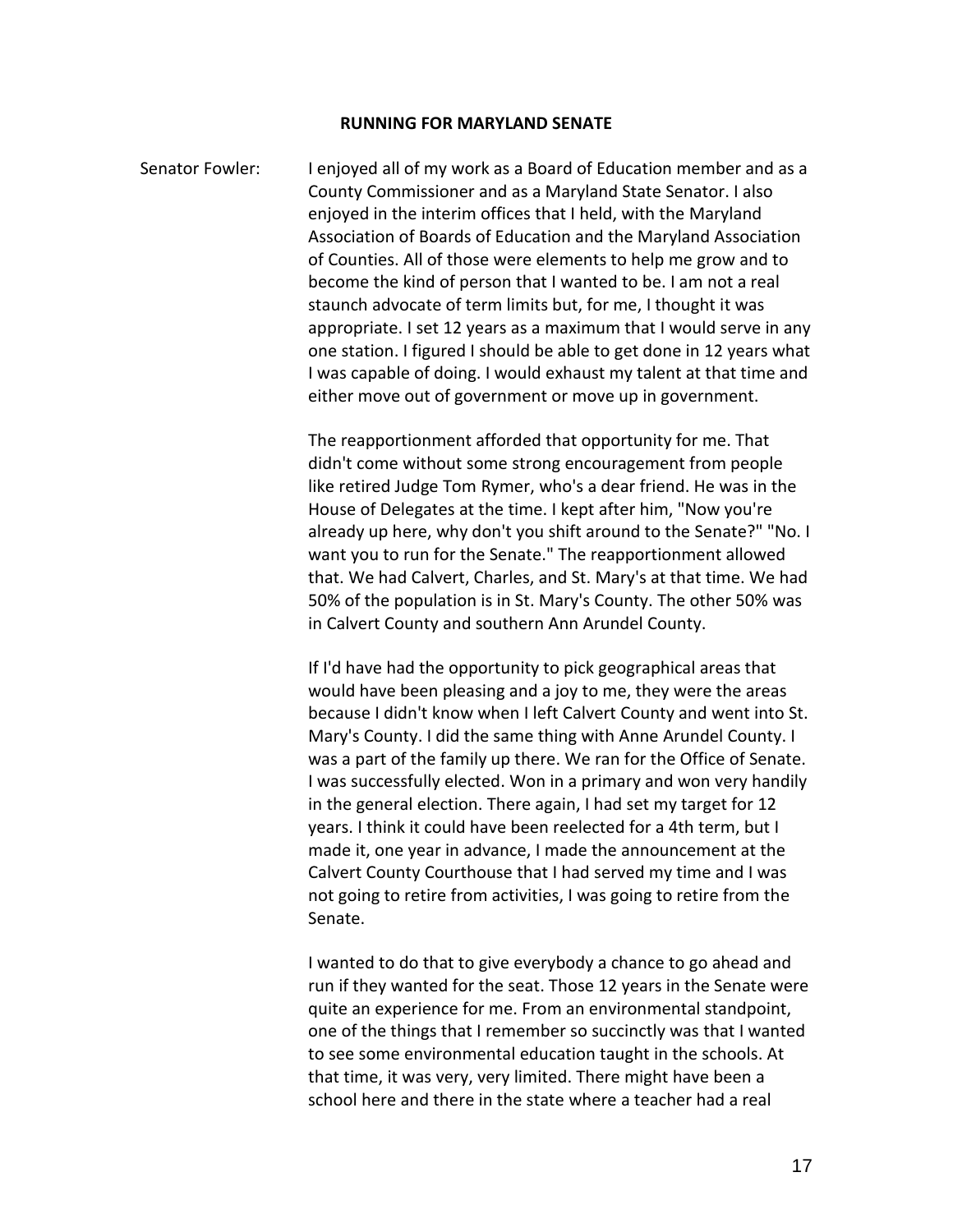affection or desire for the environment. They, on their own volition, would teach kids a little bit about the Patuxent River, the Chesapeake Bay. I wanted something more comprehensive than that.

#### **ENVIRONMENTAL EDUCATION LEGISLATION**

One of the important bills that I introduced while I was up there was to mandate environmental education K-12 in all public schools in the State of Maryland. It passed the Senate very handily. In fact I had 24, 25 sponsors on the bill with me. Then it got over in the House. The House of Delegates, the Environmental Matters Committee at that time, had a ruling that if ... They had an ironclad ruling they would not mandate education in the State of Maryland. That was the job for the State Board of Education.

Regretfully, the Chairman talked to me. We had a very serious conversation, lovely lady. She said, "If there's anything I can do to help you, I will. I could tell you, your bill is not going to come out of the House. Your bill is going to die in the House. It's not going. We just cannot break that covenant. We agreed that we would not mandate education in the State of Maryland and we will not. As much as I'd love to help you, I can't do it." What's plan 2 then on that particular bill? It reached a point where I got to thinking, "Well you know my good friend, Wilson Parran, is a member of the State Board of Education now. At least I have one friendly face up there."

I knew Dr. Hornbeck very well. He came to the Budget and Taxation Committee all the time. You know how they come in for the budget. We got to know each other pretty well. The next plan was to lock on with a dear friend of mine, Senator Gerald Winegrad, a great environmentalist. He agreed to go up with me to the hearing. We made the appointment and came up. I remember I'll always remember that smile you had on your face when I walked in there. You still have it today. As a result of that hearing that day and our proposal, we were able to ... I got a phone call not too long after that, just a few weeks after that, Dr. Hornbeck told me that the State Board of Education had agreed.

He didn't tell me unanimously, but I understand it was unanimous, that they had agreed to, through a decree or whatever, they were going to put environmental education in every classroom in the State of Maryland, K-12, in all public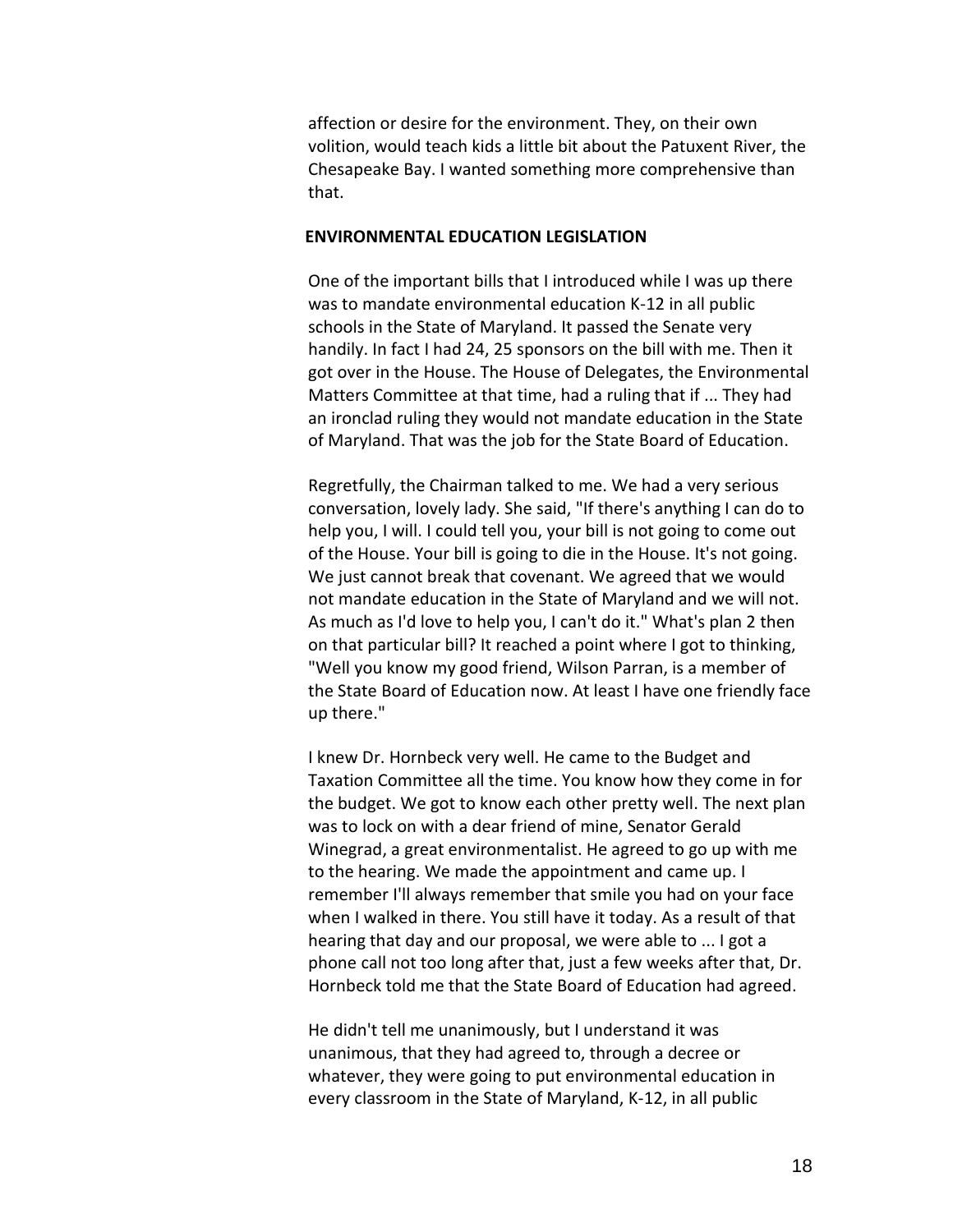schools. Today it's up and running. I just get a joy out of talking with the kids in the school. I do wade ins with them. It's a real good feeling that you have when you look back over that and see the lives that you've had a little opportunity to influence and to see how they grow. They can talk the Chesapeake Bay. They can tell you there's 64,000 square miles of watershed in the Chesapeake Bay. They can tell you the states involved. They can tell you about submerged aquatic vegetation.

### **ENVIRONMENTAL ISSUES IN PATUXENT RIVER**

I know when I first got started on that, I couldn't spell eutrophication. I didn't know what it was. The folks at Chesapeake Biological Lab are the ones that helped me out and got me rolling on that. That's for another time I guess. Anyway, I appreciated the time I was in the Senate. We had the mandatory wastewater treatment bill that went in that actually mandated that the 10 major plants meet certain standards by certain date. If they didn't, fines kicked in. They charged them so much a pound for nitrogen, so much a pound for phosphorus, over the level, the TMDL, that we had set for those plants. Governor Harry Hughes, I go back to him because the federal government at that time was not convinced that nitrogen was a factor.

They had done a study, it was called the Hydro Qual Study. It was supposed to be a very exact. The science was supposed to be the exact thing that was going on. They came back with a report. It was a Professor Brown who was in charge of that. He said that nitrogen was not a problem in the Patuxent River. Phosphorus was, but not nitrogen. The federal government drew back. They said, "Nitrogen's not a problem according to the study. We won't participate in any of the funding." That was a big chunk of money. It took \$29 million to take the nitrogen out of western branch, which is probably the largest plant on the Patuxent River, of the 10 major plants.

There are probably 35 or more plants altogether. The rest of them are below 500,000 gallons a day. I mentioned that. That's when we had the rockfish moratorium, which saved the rockfish. We had the phosphate ban. Some very important environmental issues and also we had some good bills that were very helpful to Calvert County. Calvert Marine Museum is one that comes to mind. We were able to get a bond bill passed for \$1 billion for them. That gave them an opportunity to put up a new building.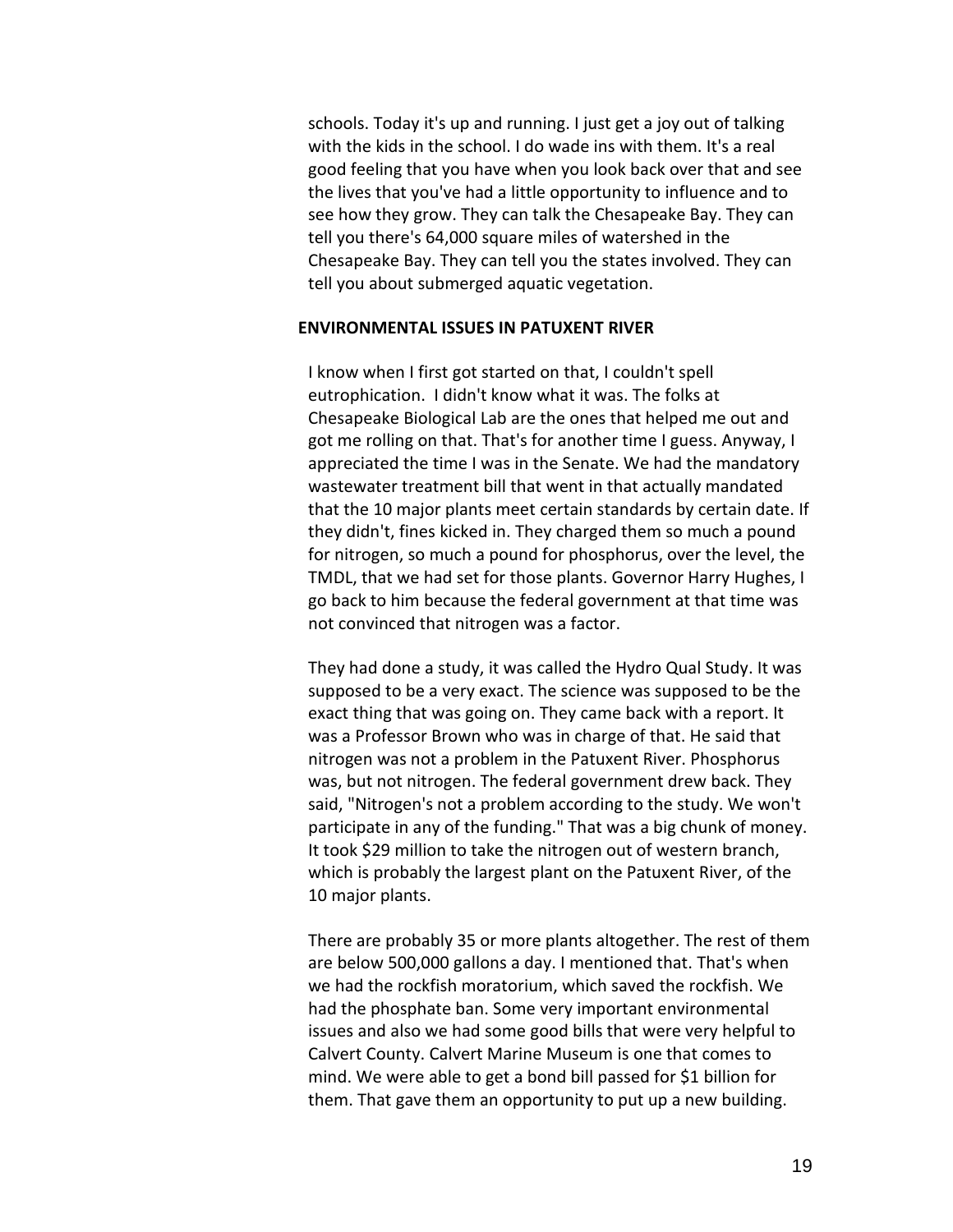They were in the old school down there. Lots of things that you get to have a hands-on exercise with. You look back over your shoulder and you kind of feel, in a humble way, proud of those things that occurred.

Wilson: I find that you started with the Board of Education. You went to the County Commissioners. You went to the state. You made that connection with the need to improve education through the environmental curriculum that you put in place. At the time you were in the Senate, there were a lot of reports that came out on education at the time, if you remember. There was the Children at Risk. There was the accountability or talk about maintenance of effort.

> You were passionate about where we lived in the state, the waters around us, and the need to clean that up. As you mentioned, you put in a bill and because of that structure of not getting involved in setting curriculum by the General Assembly, you didn't give up. You went to the State Board. You mentioned that day, and I want to just mention too that it was great to look at and see a pleasant person bringing an issue that we need to address. Now we, as members of the State Board, knew that this is a good idea. We need to move it forward.

It was easy when you came in. I think the votes were already there. We held a public hearing so I could listen to you to tell us what we already knew you were going to say because you were passionate about that. Thanks again for your leadership in that area. That is something that's in schools today throughout the state and the importance of our waterways and our environment to the success of our state and the future of our state. I thank you for that.

- Senator Fowler: I want to thank you for what you did because your smile that day when I walked in that room was assurance to me. You have that chemistry when you're doing things. I had a good feeling when I walked in the room that, "These are good people and I've got a cherished friend that I know is going to help accelerate the support for this program."
- Wilson: It's great I could help you make a difference in that there in environmental education. Now in '83 through '94, you're in the Senate. Then you left the Senate. You ran for, you were on a ticket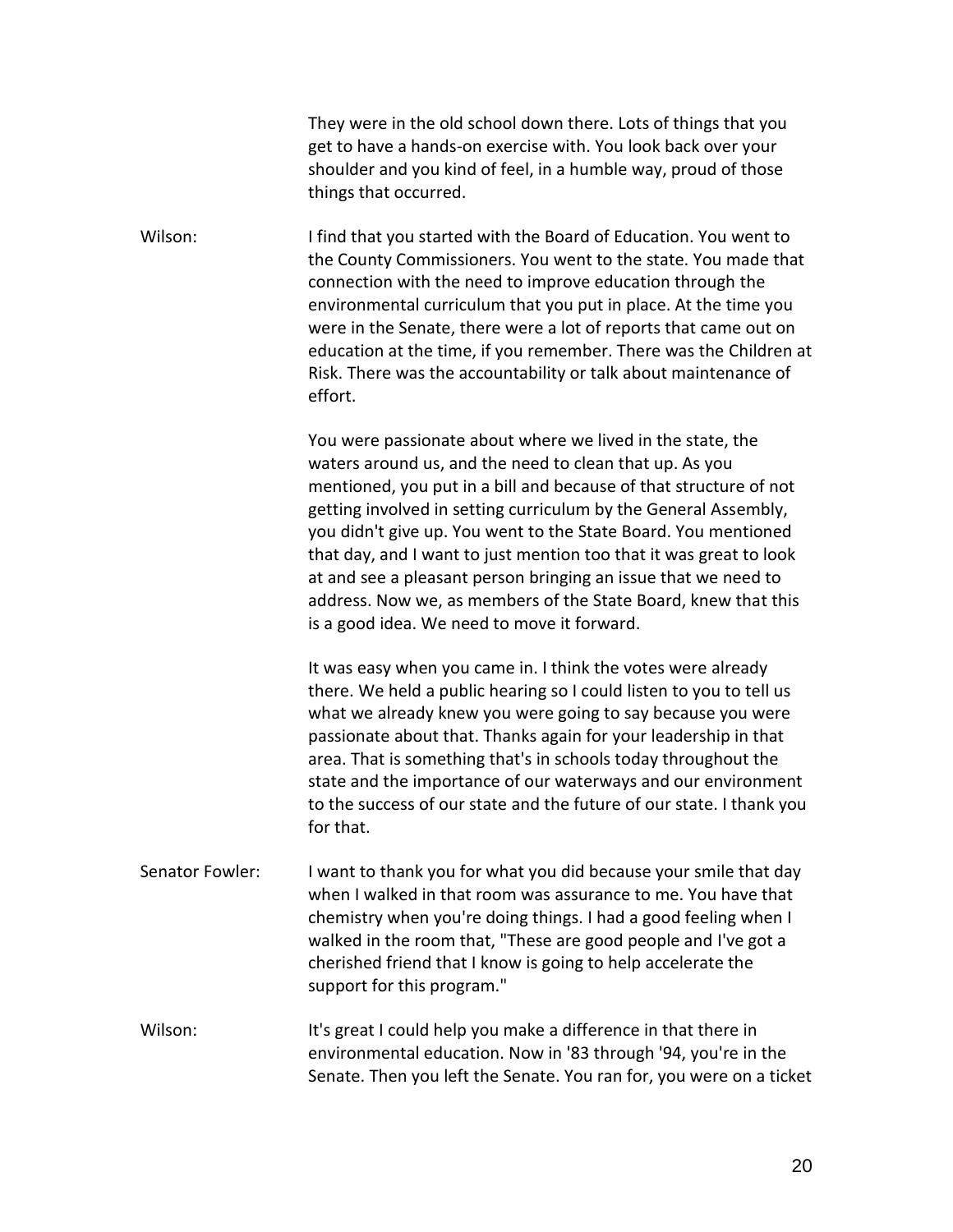for one of the candidates going through the primary for Governor, Lieutenant Governor, with American Joe I think.

## **CAMPAIGN FOR LIEUTENANT GOVERNOR**

Senator Fowler: American Joe Miedusiewski.

- Wilson: Yes. Tell us about that experience of running as a candidate at the gubernatorial level.
- Senator Fowler: I really, when I retired from Senate, I thought at that time, that was going to be the end of my political life. I was very willing to accept that. A fellow by the name of American Joe Miedusiewski, from Baltimore, came to me. He said, "I'm going to run for Governor. We've already filed. We have a committee set up. We keep talking about the 2nd man, the Lieutenant Governor. Everybody's finger is pointing at Bernie Fowler. I'm here to ask you if you'll consider serving as Lieutenant Governor." What do I have to lose? It would be another experience in my life.

We did that and it was a lot of fun. I recall I had a friend in the county here that we really weren't close friends. He was much younger than I, but he had a plane of his own. He had it, I guess it was at a little airport, a little air strip up in Lower Marlboro. That's where he kept his plane. He came and volunteered to fly me anywhere in the state that I had to go to to a campaign. I recall so vividly the first opportunity I had to take him up on it was the Tawes Clam Bake over in Crisfield. I went over there with no illusion that I was going to be greeted by everybody on the Eastern Shore, although I had some good friends there, and still do. We got into the little plane.

I took my son with me. We flew on over there. Wherever I wanted to go, he would fly me there so I wouldn't lose a lot of time on the highways. That was a great part of the campaign. We didn't have any money. We got started so late. There was only 6 months or so before the election. The latest date that you could file, that's when we filed. Like I say, we had a pretty good field of candidates too. There was probably half a dozen running for it. Don't you know, we finished up in 2nd place. That to me was success. That was an accomplishment.

Calvert County carried me solid, carried us solid, I should say, Joe and I. It was the only county in Maryland that we carried like that.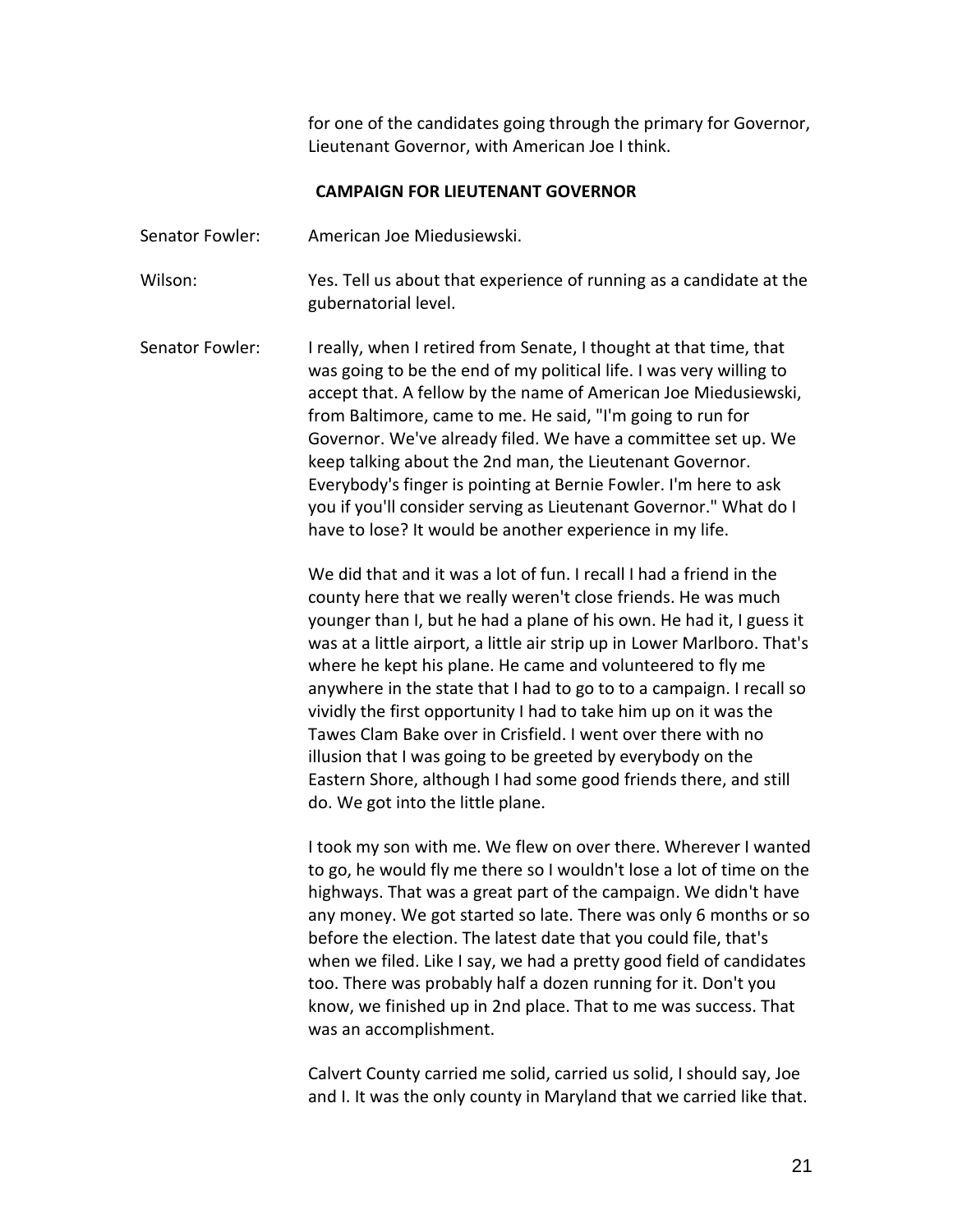It was good to know that the people at home here hadn't forgotten Bernie and they were willing to take a chance on me because I had a proven record here. Great experience that was.

Wilson: One of the things that happened when you were in the Senate happened during your sophomore year. I'm not sure whether a lot of people know about this. You were chosen to recite the George Washington address that he delivered in the old Senate chambers in 1783, when he resigned his commission as Commander-in-Chief of the Continental Army. Tell me a little bit about that, that honor, that experience.

### **GEORGE WASHINGTON SPEECH TO MARYLAND SENATE**

Senator Fowler: In the Senate, they have a tradition every George Washington's birthday. They always have, they select a Senator to make a speech about George Washington on that date. They convened in the old Senate chambers which, incidentally, is the oldest Senate chambers in the United States of America. That's where General Washington at that time resigned his commission. They have a symbol, a big star up there where he stood when he did that. It's tradition to have a Senator make a speech on George Washington's birthday. It is quite an honor.

> If you think in terms of the odds of that happening, there are 47 Senators. You'd have to stay there 47 years if each one had a chance to do it. You and I know that's almost an impossibility. I was very flattered and honored to do that. I always had some people that I could count on to do a little historical review and give me some outline, some notes to use. This was not an exceptional case. I always used good resources when I could. I made the speech. They tell me it was pretty good. I had the pleasure of having my wife was up with me and my grandson. They sat with the First Lady of the Senate, the President of the Senate.

They sat over by the window. The ledges are real wide. They sat in those. It was kind of fun. When you stand up there at the lectern, not too far from where George Washington stood, all of a sudden, you get this feeling of, "This is really a part of history. I mean General George Washington, who became the first President of the United States and here I am standing within a few feet of where he stood, actually reciting some wonderful things about his leadership and what he meant to the United States of America."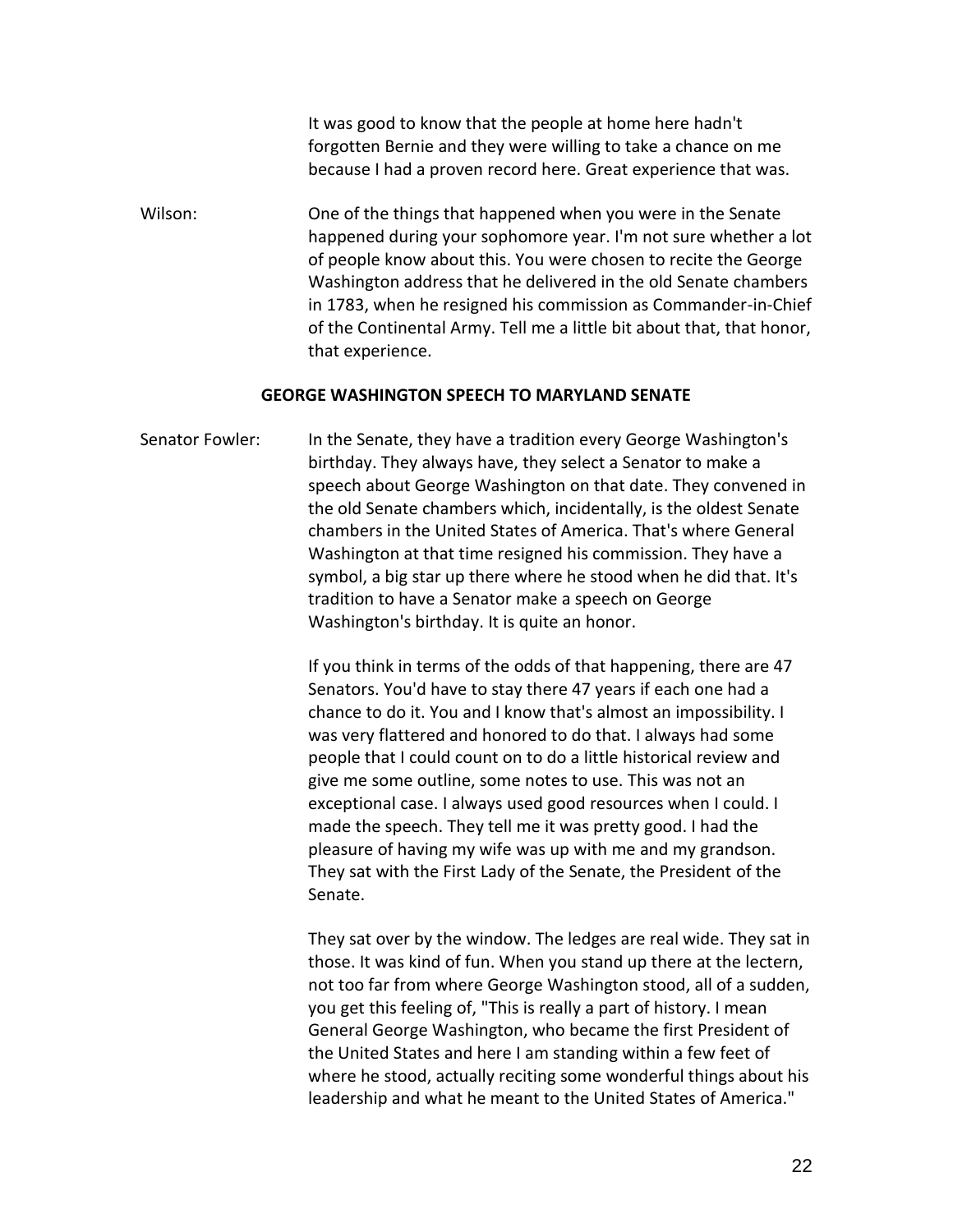|                 | That was an experience that I shall never forget and one that I will<br>greatly appreciate with a deep sense of humility for having the<br>honor of doing it.                                                                                                                                                                                                                                                                                                                                                                                                                                                                                                                                                                                                                      |
|-----------------|------------------------------------------------------------------------------------------------------------------------------------------------------------------------------------------------------------------------------------------------------------------------------------------------------------------------------------------------------------------------------------------------------------------------------------------------------------------------------------------------------------------------------------------------------------------------------------------------------------------------------------------------------------------------------------------------------------------------------------------------------------------------------------|
| Wilson:         | I want to thank you for your service to Calvert County, to the<br>State of Maryland. I know what it takes when you're in public<br>office. You've done it with strong leadership. You've created an<br>environment in the state where even today, I know people come<br>to you for advice in terms of what would you do if you were in<br>that situation? That demonstrates the leadership that you have<br>and the wisdom that you have and your willingness to share that<br>with others over the many years. I want to thank you for this<br>opportunity to sit and reflect on parts of your political career. Did<br>I leave out anything in terms of my questions or comments?                                                                                                |
| Senator Fowler: | After you go back up to your Deputy Secretary station in<br>Annapolis or you're in Baltimore aren't you?                                                                                                                                                                                                                                                                                                                                                                                                                                                                                                                                                                                                                                                                           |
| Wilson:         | Hanover, yes.                                                                                                                                                                                                                                                                                                                                                                                                                                                                                                                                                                                                                                                                                                                                                                      |
| Senator Fowler: | Hanover, yeah. I'll think of half a dozen things. That's okay.                                                                                                                                                                                                                                                                                                                                                                                                                                                                                                                                                                                                                                                                                                                     |
| Speaker 3:      | Take notes. We will get them-                                                                                                                                                                                                                                                                                                                                                                                                                                                                                                                                                                                                                                                                                                                                                      |
| Senator Fowler: | We'll get them, yeah. It's been my pleasure to enjoy your<br>friendship and your leadership, which was very dominant for a<br>long period of time and still is in the station you're currently in.<br>You're making powerful allies. I guess in some places, you make a<br>few enemies, just like I did.                                                                                                                                                                                                                                                                                                                                                                                                                                                                           |
| Wilson:         | Yes. You can't satisfy everybody.                                                                                                                                                                                                                                                                                                                                                                                                                                                                                                                                                                                                                                                                                                                                                  |
| Senator Fowler: | I remember when we declared that moratorium on the<br>subdivision of land in Calvert County. Names I'll not mention. I<br>had one man come in and shook his finger in my face. Didn't even<br>ask the secretary if he could come in and just barged into my<br>office and said, "You'll never live to get back in this office. You're<br>ruining this county. You might as well put up a wall across Route 4<br>and stop people from coming here. Do you realize what you're<br>doing?" I says, "Yes I do. I'm going to make millionaires out of all<br>of you. You're buying land now for \$50 an acre. Trust me. See<br>what it's like down the road a decade or two." You and I have a<br>pretty good recall of the appreciation of land and the values in<br>this county here. |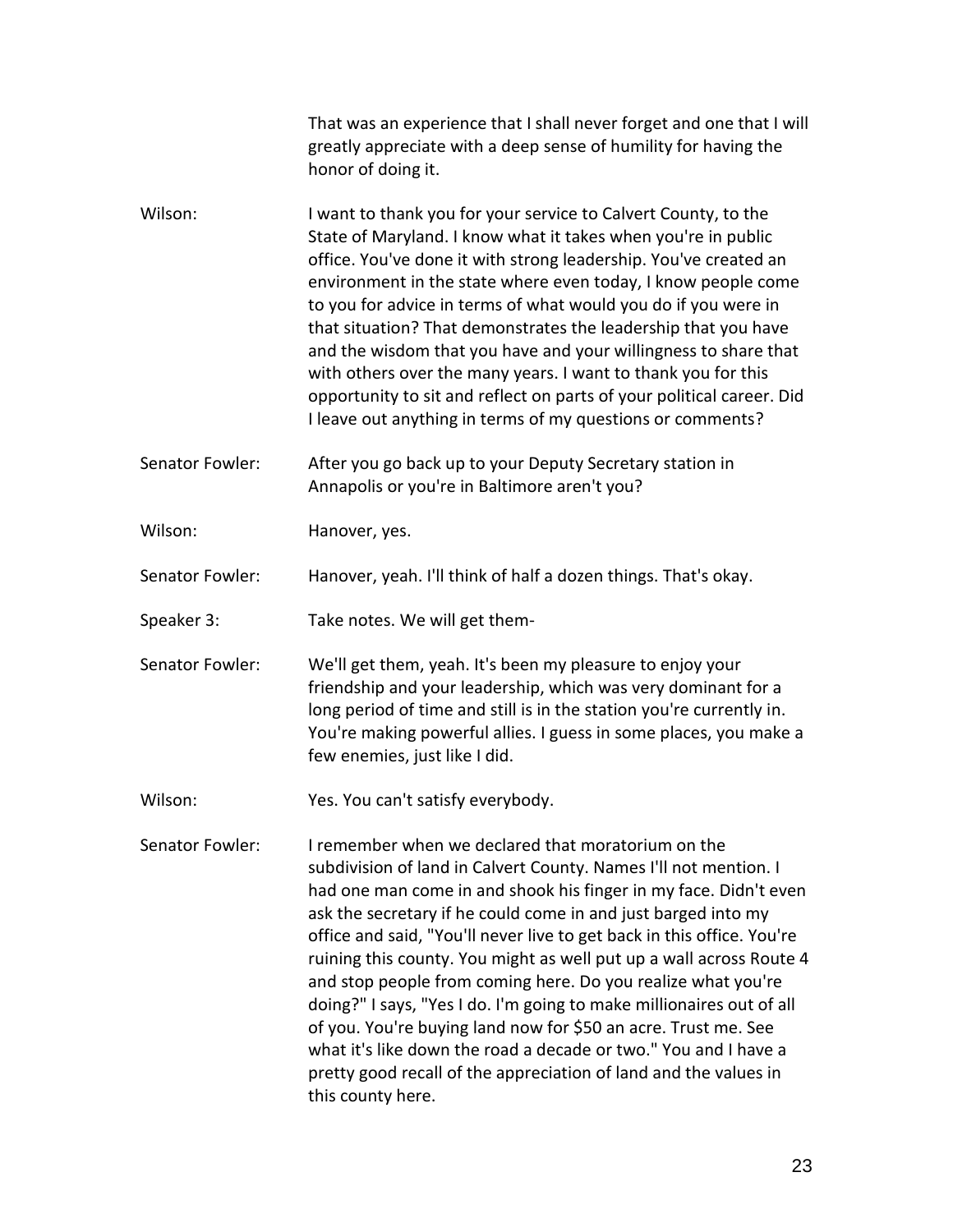| Wilson:         | I appreciate your mentorship and also the role model that you set<br>for  You set the bar high when it came to political office and<br>what should be expected of someone that's a public servant. I try<br>to live up to that. It was good to have that model out there. I<br>recall when I first walked into the MACo office. They have the<br>pictures around the wall of all of the Presidents of MACo. I'm<br>looking around, "Ah, I know that guy." And also I appreciate when<br>I became President of MACo in 2009 and the dinner that we had<br>over in the Hyatt in Cambridge. You were there. |
|-----------------|----------------------------------------------------------------------------------------------------------------------------------------------------------------------------------------------------------------------------------------------------------------------------------------------------------------------------------------------------------------------------------------------------------------------------------------------------------------------------------------------------------------------------------------------------------------------------------------------------------|
| Senator Fowler: | Yes.                                                                                                                                                                                                                                                                                                                                                                                                                                                                                                                                                                                                     |
| Wilson:         | You and your wife was there when I was being-                                                                                                                                                                                                                                                                                                                                                                                                                                                                                                                                                            |
| Senator Fowler: | Installed, yeah.                                                                                                                                                                                                                                                                                                                                                                                                                                                                                                                                                                                         |
| Wilson:         | as President.                                                                                                                                                                                                                                                                                                                                                                                                                                                                                                                                                                                            |
| Senator Fowler: | Yeah.                                                                                                                                                                                                                                                                                                                                                                                                                                                                                                                                                                                                    |
| Wilson:         | I appreciate your support over the years. We all have benefited in<br>Calvert County because we had a statesman like Bernie Fowler.                                                                                                                                                                                                                                                                                                                                                                                                                                                                      |
| Senator Fowler: | I'm flattered and honored and I can't tell you how grateful I am<br>for you so graciously passing my way. It's meant a lot to me and<br>will continue to mean a lot to me.                                                                                                                                                                                                                                                                                                                                                                                                                               |
| Wilson:         | Thank you.                                                                                                                                                                                                                                                                                                                                                                                                                                                                                                                                                                                               |
| Senator Fowler: | I appreciate your time today and I hope that, out of this little<br>gathering here, that when the producer puts it all together that it<br>may just resurrect some of the culture that you and I experienced<br>when we were going through it. This United States of America is<br>the greatest place on earth. To say that I'm totally pleased with<br>the kind of culture we're experiencing now, and some of the<br>behavior patterns, would be a ridiculously inaccurate statement,<br>so our work is still ongoing, Mr. Secretary.                                                                  |
| Wilson:         | Absolutely.                                                                                                                                                                                                                                                                                                                                                                                                                                                                                                                                                                                              |
| Senator Fowler: | Our challenges are still there. As long as our great Creator, our<br>Heavenly Father, gives us the breath and keeps the old heart<br>going and the brain working, there will always be an opportunity<br>to do His work here on earth. That's what we've tried to do.                                                                                                                                                                                                                                                                                                                                    |